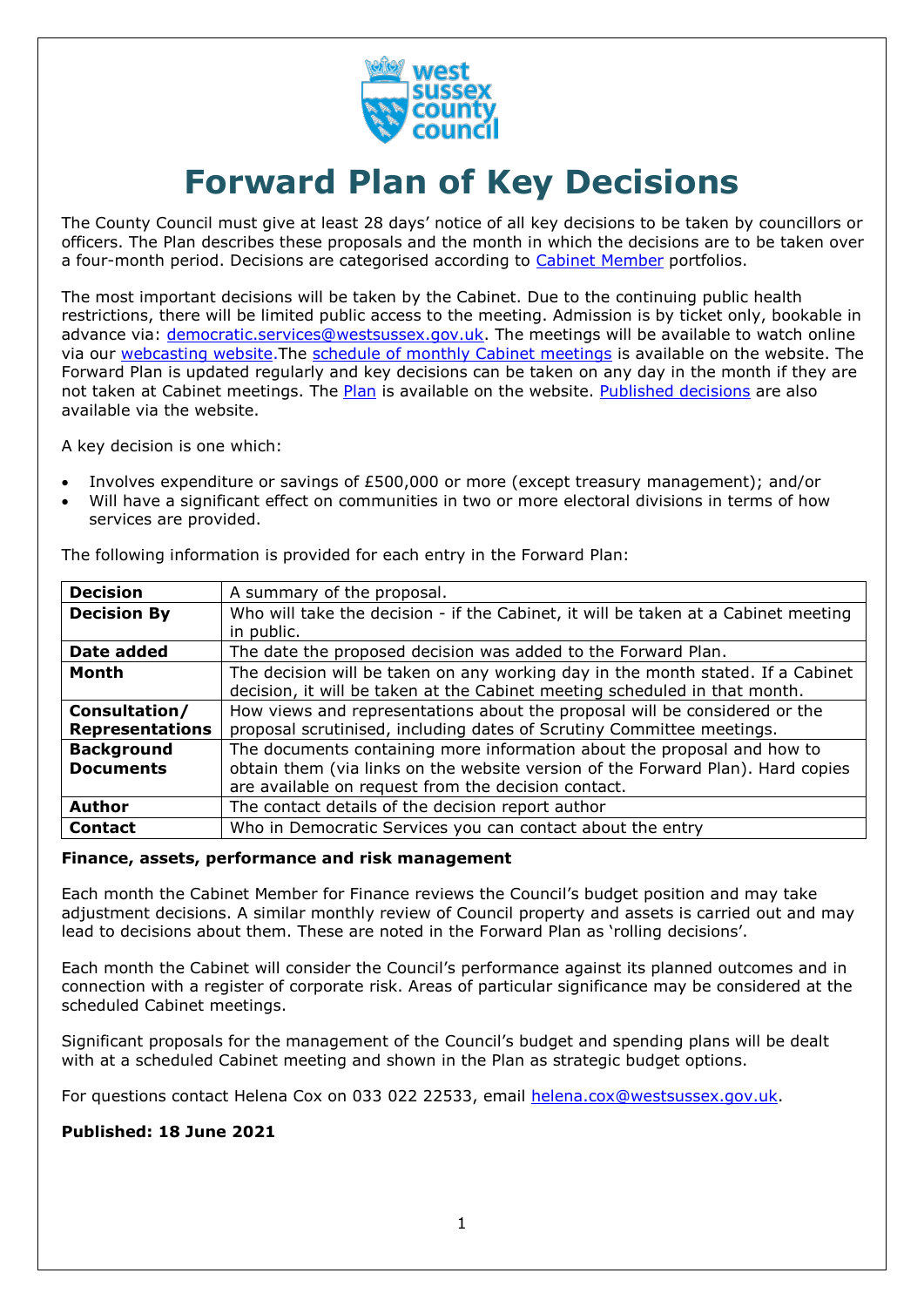## **Forward Plan Summary**

## **Summary of all forthcoming executive decisions in Cabinet Member portfolio order**

| <b>Page No</b> | <b>Decision Maker</b>                                               | <b>Subject Matter</b>                                                                                                                       | <b>Date</b>      |
|----------------|---------------------------------------------------------------------|---------------------------------------------------------------------------------------------------------------------------------------------|------------------|
| 4              | <b>Executive Director</b>                                           | Supported Living Services (Adults with                                                                                                      | June 2021        |
|                | <b>Adults and Health</b>                                            | Lifelong Disability, Autism, Mental Health)<br><b>Contracts Award</b>                                                                       |                  |
| 5              | <b>Cabinet Member for</b><br><b>Adults Services</b>                 | Highwood Mill Extra Care Scheme<br>Procurement                                                                                              | June 2021        |
| 6              | Cabinet                                                             | Residential based in-house services, Marjory<br>Cobby House, Selsey                                                                         | November<br>2021 |
| 6              | Cabinet                                                             | Shaw Healthcare Day Services Review                                                                                                         | November<br>2021 |
| $\overline{7}$ | <b>Executive Director</b><br><b>Adults and Health</b>               | Highwood Mill Extra Care Scheme Award of<br>Contract                                                                                        | November<br>2021 |
| 8              | <b>Executive Director</b><br>Children, Young People<br>and Learning | Family and Community Support Services -<br>Award of Contract                                                                                | <b>July 2021</b> |
| 9              | Cabinet                                                             | Early Help Service Redesign                                                                                                                 | <b>July 2021</b> |
| 10             | <b>Cabinet Member for</b><br>Children and Young<br>People           | Procurement of a Recording System for<br>Children, Young People and Learning                                                                | <b>July 2021</b> |
| 11             | <b>Executive Director</b><br>Children, Young People<br>and Learning | Award of contract - Accommodation services<br>for young people aged 16+                                                                     | August<br>2021   |
| 11             | Director of Education<br>and Skills                                 | Arrangements for Alternative Provision for<br>Key Stage 4 Learners                                                                          | June 2021        |
| 12             | <b>Cabinet Member for</b><br>Learning and Skills                    | Replacement All Weather Pitch at Tanbridge<br>House School, Horsham                                                                         | June 2021        |
| 13             | <b>Cabinet Member for</b><br>Learning and Skills                    | Provision of an All Weather Pitch at The<br>Forest School, Horsham                                                                          | June 2021        |
| 14             | Director of Property<br>and Assets                                  | Award of contract for Delivery of Phase 1<br>works - Change of status of The Forest<br>Boys' School, Horsham                                | June 2021        |
| 14             | <b>Cabinet Member for</b><br>Learning and Skills                    | Slinfold CE Primary School - Funding for<br>Replacement of Modular Teaching<br>Accommodation                                                | June 2021        |
| 15             | Director of Property<br>and Assets                                  | Award of contract for installation of Modular<br>Teaching Unit at Oak Grove College,<br>Worthing                                            | June 2021        |
| 16             | <b>Cabinet Member for</b><br>Learning and Skills                    | Phase 2 Special Support Centre Programme<br>- Edward Bryant Primary School, Bognor<br>Regis - Allocation of Funding for Project<br>Delivery | June 2021        |
| 16             | Cabinet Member for<br>Learning and Skills                           | Phase 2 Special Support Centre Programme<br>- Felpham Community College, Bognor<br>Regis - Allocation of Funding for Project<br>Delivery    | June 2021        |
| 17             | <b>Cabinet Member for</b><br>Learning and Skills                    | Phase 2 Special Support Centre Programme<br>- St Margaret's CE Primary School,<br>Angmering - Allocation of Funding                         | June 2021        |
| 18             | <b>Cabinet Member for</b><br>Learning and Skills                    | Phase 2 Special Support Centre Programme<br>- West Park Primary School, Worthing -<br>Allocation of Funding                                 | June 2021        |
| 19             | Director of Property                                                | Award of Contract for the Woodlands Meed                                                                                                    | June 2021        |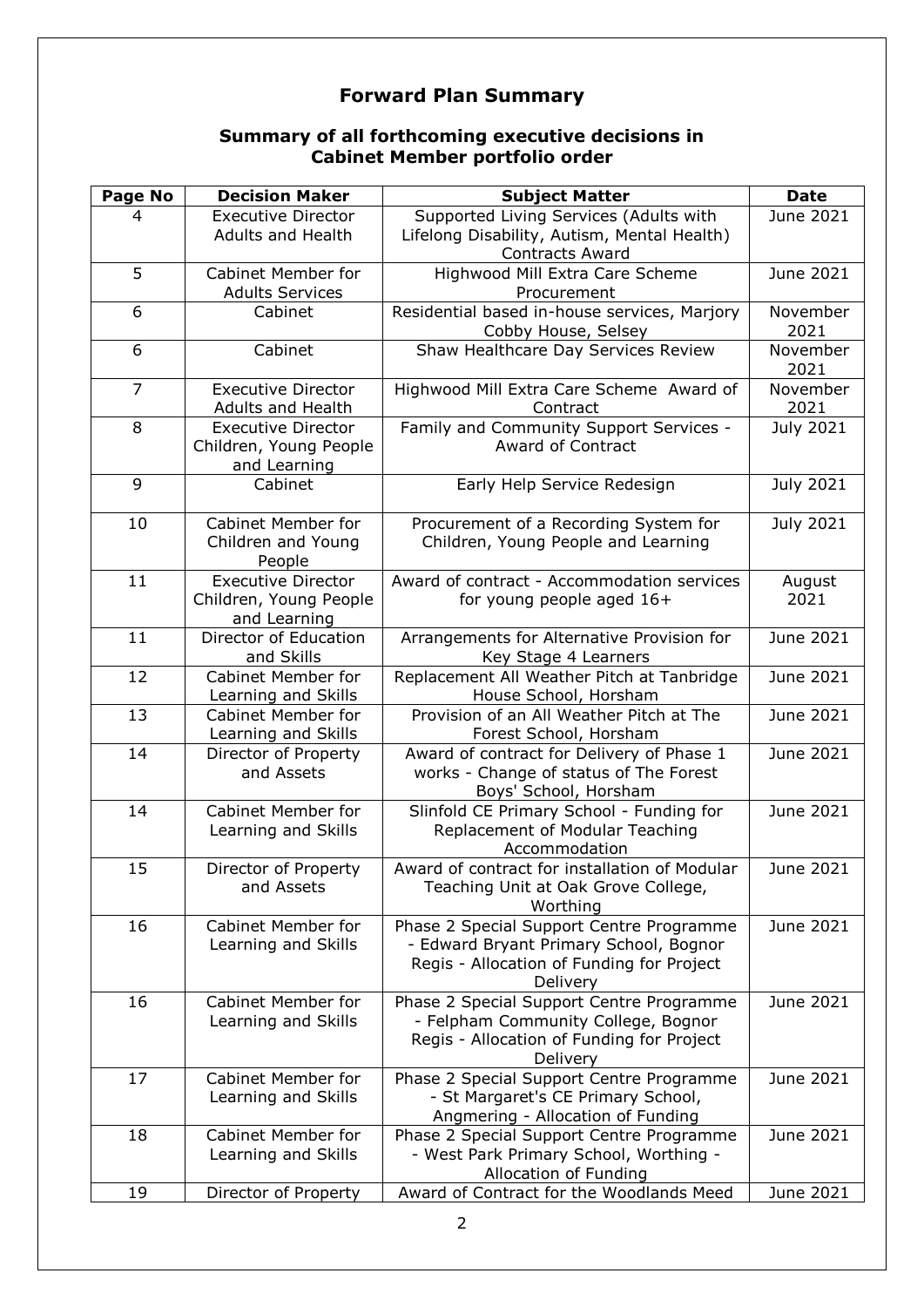|    | and Assets                  | College New Build Project                    |                  |
|----|-----------------------------|----------------------------------------------|------------------|
| 20 | Director of Property        | Award of contract for construction of an All | June 2021        |
|    | and Assets                  | Weather Pitch at The Forest School,          |                  |
|    |                             | Horsham                                      |                  |
| 20 | Director of Property        | Extension to the Pre-Construction Services   | June 2021        |
|    | and Assets                  | Agreement for Woodlands Meed College         |                  |
|    |                             | New Build Project                            |                  |
| 21 | <b>Cabinet Member for</b>   | Burgess Hill Northern Arc - New Secondary    | June 2021        |
|    | Learning and Skills         | School - Allocation of Capital Funding for   |                  |
|    |                             | Design Fees                                  |                  |
| 22 | Director of Property        | Award of contract for the expansion of       | <b>July 2021</b> |
|    | and Assets                  | Palatine Primary School                      |                  |
| 23 | Director of Education       | Award of a Pseudo-Dynamic Purchasing         | <b>July 2021</b> |
|    | and Skills                  | System for Independent Alternative           |                  |
|    |                             | Provision for children with Special          |                  |
|    |                             | Educational Needs and Disabilities (SEND)    |                  |
| 23 | Cabinet Member for          | Allocation of Funding for Investment in Site | <b>July 2021</b> |
|    | Learning and Skills         | Security and Fencing Improvements in West    |                  |
|    |                             | <b>Sussex Maintained Schools</b>             |                  |
| 24 | Director of Property        | Award of contract to provide permanent       | August           |
|    | and Assets                  | accommodation for the expansion of River     | 2021             |
|    |                             | Beach Primary School, Littlehampton          |                  |
| 25 | Cabinet Member for          | West Sussex Minerals and Waste               | June 2021        |
|    | Environment and             | Development Scheme 2021-2024                 |                  |
|    | Climate Change              |                                              |                  |
| 26 | Director of                 | Award of contract for grid connection        | June 2021        |
|    | Environment and             | cabling works at the Halewick Lane Battery   |                  |
|    | <b>Public Protection</b>    | Storage project                              |                  |
| 26 | Director of                 | Electric Vehicle Chargepoint Network:        | August           |
|    | Environment and             | <b>Contract Award</b>                        | 2021             |
|    | <b>Public Protection</b>    |                                              |                  |
| 27 | <b>Cabinet Member for</b>   | Procurement of Heating Plant Replacement     | <b>July 2021</b> |
|    | Finance and Property        | at Parkside, Horsham                         |                  |
| 28 | Cabinet Member for          | Performance Monitor (Rolling Entry)          | <b>Before</b>    |
|    | Finance and Property,       |                                              | March 2022       |
|    | Leader                      |                                              |                  |
| 28 | <b>Cabinet Member for</b>   | Review of Property Holdings (Rolling Entry)  | <b>Before</b>    |
|    | <b>Finance and Property</b> |                                              | March 2022       |
| 29 | Cabinet                     | <b>Emergency Central Government Funding</b>  | <b>Before</b>    |
|    |                             | (Rolling Entry)                              | March 2022       |
| 30 | <b>Cabinet Member for</b>   | Review of the Integrated Parking Strategy    | June 2021        |
|    | Highways and                |                                              |                  |
|    | Transport                   |                                              |                  |
| 30 | <b>Cabinet Member for</b>   | West Sussex County Council Vehicle           | June 2021        |
|    | Highways and                | Removal Policy                               |                  |
|    | Transport                   |                                              |                  |
| 31 | <b>Cabinet Member for</b>   | West Sussex Transport Plan - Consultation    | June 2021        |
|    | Highways and                | Draft                                        |                  |
|    | Transport                   |                                              |                  |
| 32 | <b>Cabinet Member for</b>   | West Sussex Bus Services Enhanced            | June 2021        |
|    | Highways and                | Partnership                                  |                  |
|    | Transport                   |                                              |                  |
| 32 | <b>Cabinet Member for</b>   | West Sussex Road and Street Works Lane       | July 2021        |
|    | Highways and                | Rental Scheme                                |                  |
|    | Transport                   |                                              |                  |
| 33 | Director of Finance         | Award of Contract(s) Information             | June 2021        |
|    |                             | <b>Technology Services</b>                   |                  |
|    | and Support Services        |                                              |                  |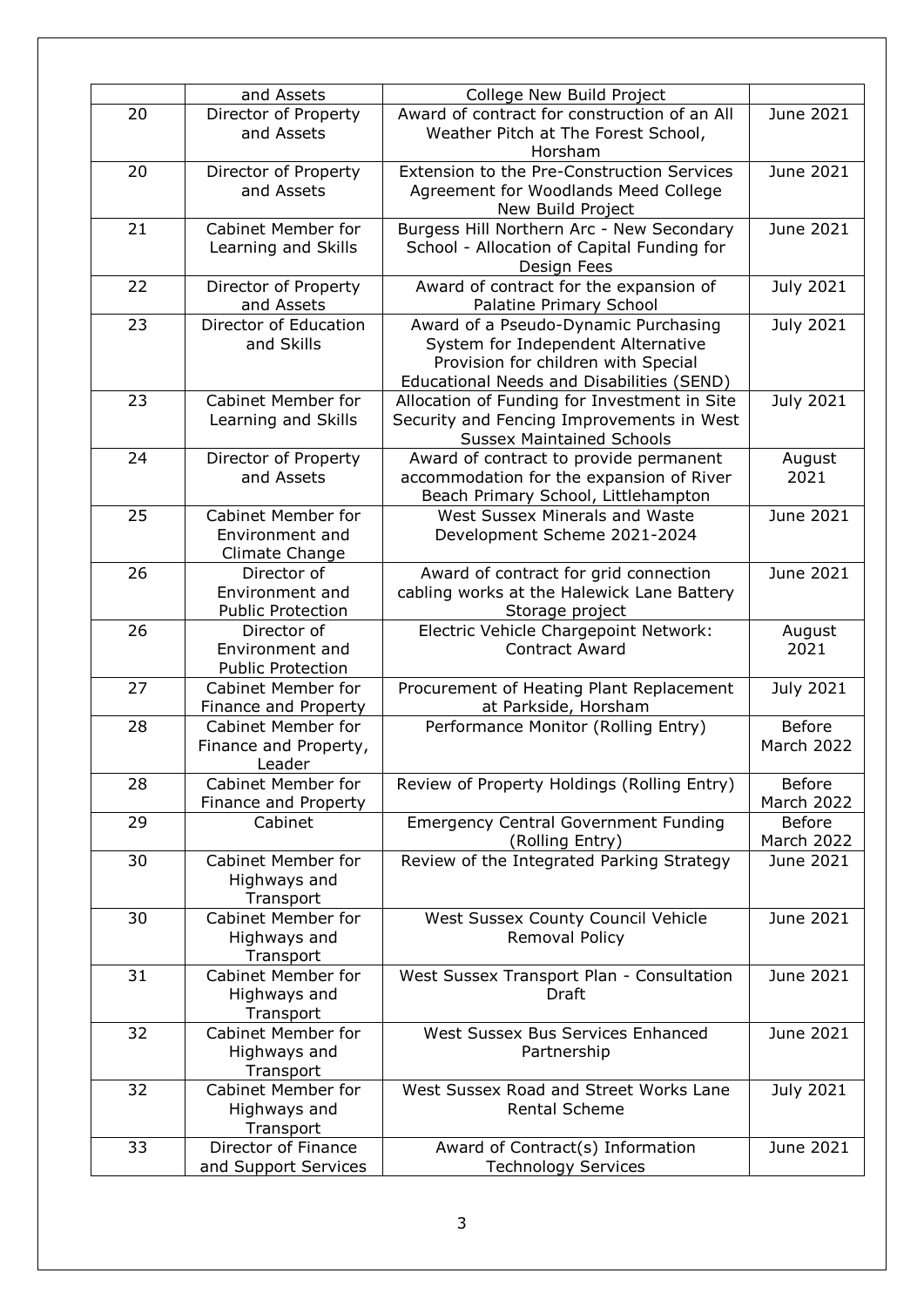# **Leader**

None

# <span id="page-3-0"></span>**Adults Services**

## **Executive Director Adults and Health**

## **Supported Living Services (Adults with Lifelong Disability, Autism, Mental Health) Contracts Award**

In August 2020 the decision [Report ref: AH08 \(20/21](https://westsussex.moderngov.co.uk/ieDecisionDetails.aspx?ID=997) was made to commence a procurement to commission supported living services. The decision included delegation of the authority to award contracts to the Interim Executive Director Adults and Health now the Executive Director of Adults and Health (DASS).

The proposal included commissioning services which would lead to a reduced number of people in hospital, residential beds and placed out of county; increased number of people in settled and 'most suitable' accommodation; and to avoid disruption for existing supported living customers.

The procurement has been delayed because of the pandemic, and a decision [Report ref:](https://westsussex.moderngov.co.uk/ieDecisionDetails.aspx?ID=1087)  [OKD42 20/21](https://westsussex.moderngov.co.uk/ieDecisionDetails.aspx?ID=1087) was subsequently taken in November 2020 to extend the current contract arrangements for 4 months until 31st July 2021 and revise the procurement timetable with anticipated commencement for the new commissioning arrangements from 1st August 2021.

In accordance with both decisions, the procurement has been undertaken and the Executive Director of Adults and Health will be asked to award the contracts to successful bidders in July 2021 prior to the commencement on 1st August 2021 of the new commissioned Framework Agreement for the provision of Supported Living Services (Mental Health, Autism or a Lifelong Disability).

| <b>Decision by</b>                                     | Keith Hinkley - Executive Director Adults and Health                                                                                                                 |
|--------------------------------------------------------|----------------------------------------------------------------------------------------------------------------------------------------------------------------------|
| Date added                                             | 23 April 2021                                                                                                                                                        |
| Month                                                  | June 2021                                                                                                                                                            |
| Consultation/<br><b>Representations</b>                | Representations concerning this proposed decision can be made<br>via the officer contact, by the beginning of the month in which<br>the decision is due to be taken. |
| <b>Background</b><br><b>Documents</b><br>(via website) | None                                                                                                                                                                 |
| <b>Author</b>                                          | Lisa Loveman Tel: 033 022 23430                                                                                                                                      |
| Contact                                                | Erica Keegan Tel: 033 022 26050                                                                                                                                      |

## **Cabinet Member for Adults Services**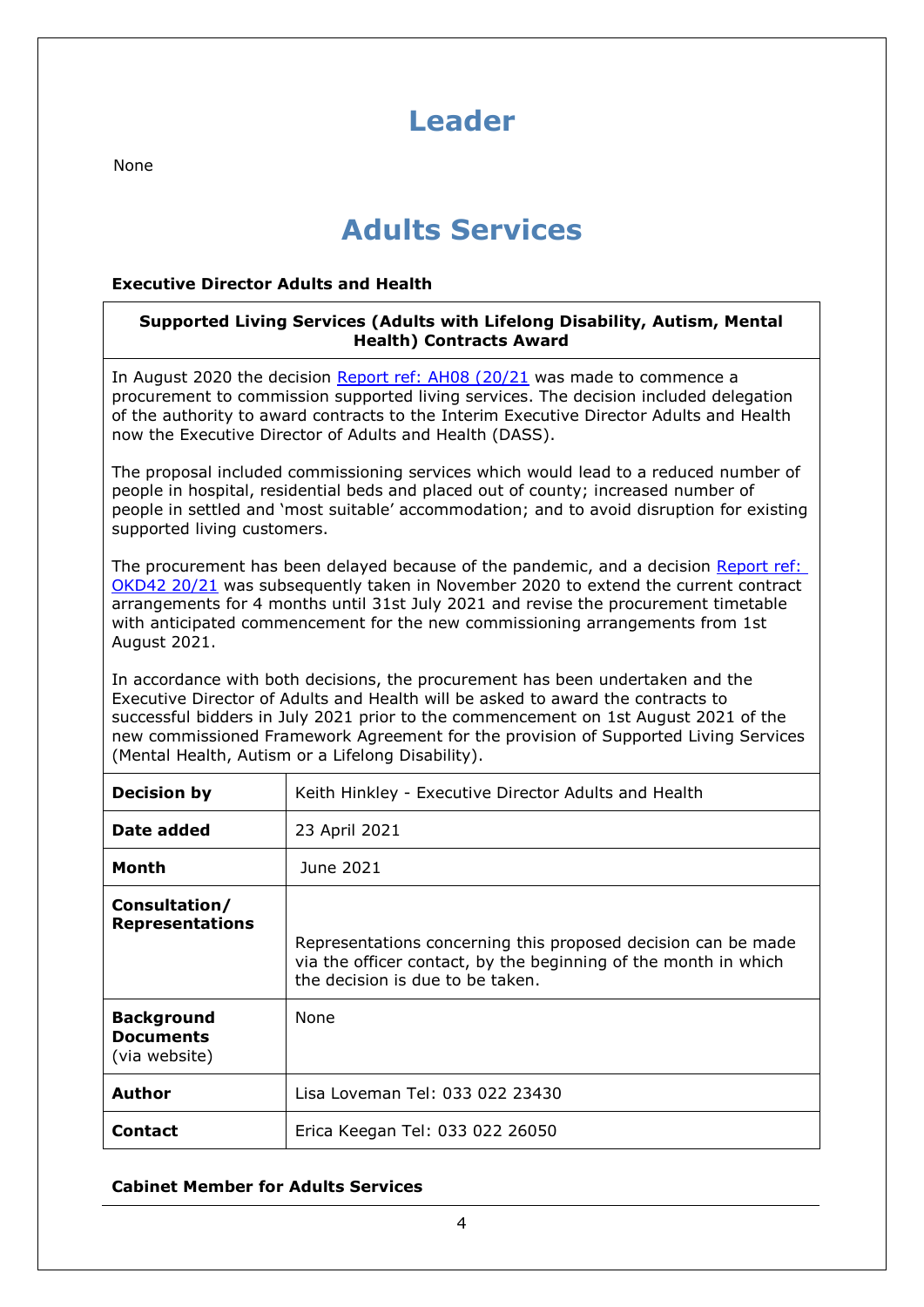## <span id="page-4-0"></span>**Highwood Mill Extra Care Scheme Procurement**

Highwood Mill is an Extra Care Housing Scheme in Horsham which opened in 2016. This is currently the largest extra care scheme in West Sussex that Adult Social Care can nominate to. It has a mix tenure of 70 affordable rented properties as well as 35 privately owned apartments, of which Adult Social Care on behalf of Horsham District Council has nomination rights to 50 units. The care and support within the extra care scheme was originally procured by the landlord, Saxon Weald Housing Association, and the current contract is due to end January 2022.

Saxon Weald Housing Association originally developed the extra care scheme using their own investment and so procured the care contract for the social care support provided within it. Saxon Weald have asked if West Sussex County Council can take over the procurement of the care contract and future contract management at Highwood Mill for two reasons:

- To develop the service in line with the other commissioned care contracts they hold within West Sussex.
- To ensure consistent and successful contract management of the onsite provider

A cost benefit analysis has been undertaken resulting in recommendation that West Sussex County Council take on the ongoing contract management of the scheme to bring it in line with other extra care schemes and allowing access to the existing care and support framework applied in extra care.

The Cabinet Member for Adults Services will be asked to approve;

- (1) the commencement of a procurement of the Care Contract within Highwood Mill Extra Care Scheme, to commence in June 2021 within the current Dynamic Purchasing System (DPS) Framework; and
- (2) delegated authority for the award of contract and any subsequent awards, within the agreed DPS Framework, to the Executive Director of Adults and Health. The care contract will commence in January 2022.

| <b>Decision by</b>                                     | Cllr A Jupp - Cabinet Member for Adults Services                                                                                                                     |
|--------------------------------------------------------|----------------------------------------------------------------------------------------------------------------------------------------------------------------------|
| Date added                                             | 26 March 2021                                                                                                                                                        |
| Month                                                  | June 2021                                                                                                                                                            |
| Consultation/<br><b>Representations</b>                | Representations concerning this proposed decision can be made<br>via the officer contact, by the beginning of the month in which<br>the decision is due to be taken. |
| <b>Background</b><br><b>Documents</b><br>(via website) | <b>None</b>                                                                                                                                                          |
| <b>Author</b>                                          | Carrie Anderson Tel: 0330 022 22996                                                                                                                                  |
| Contact                                                | Erica Keegan Tel: 033 022 26050                                                                                                                                      |

## **Cabinet**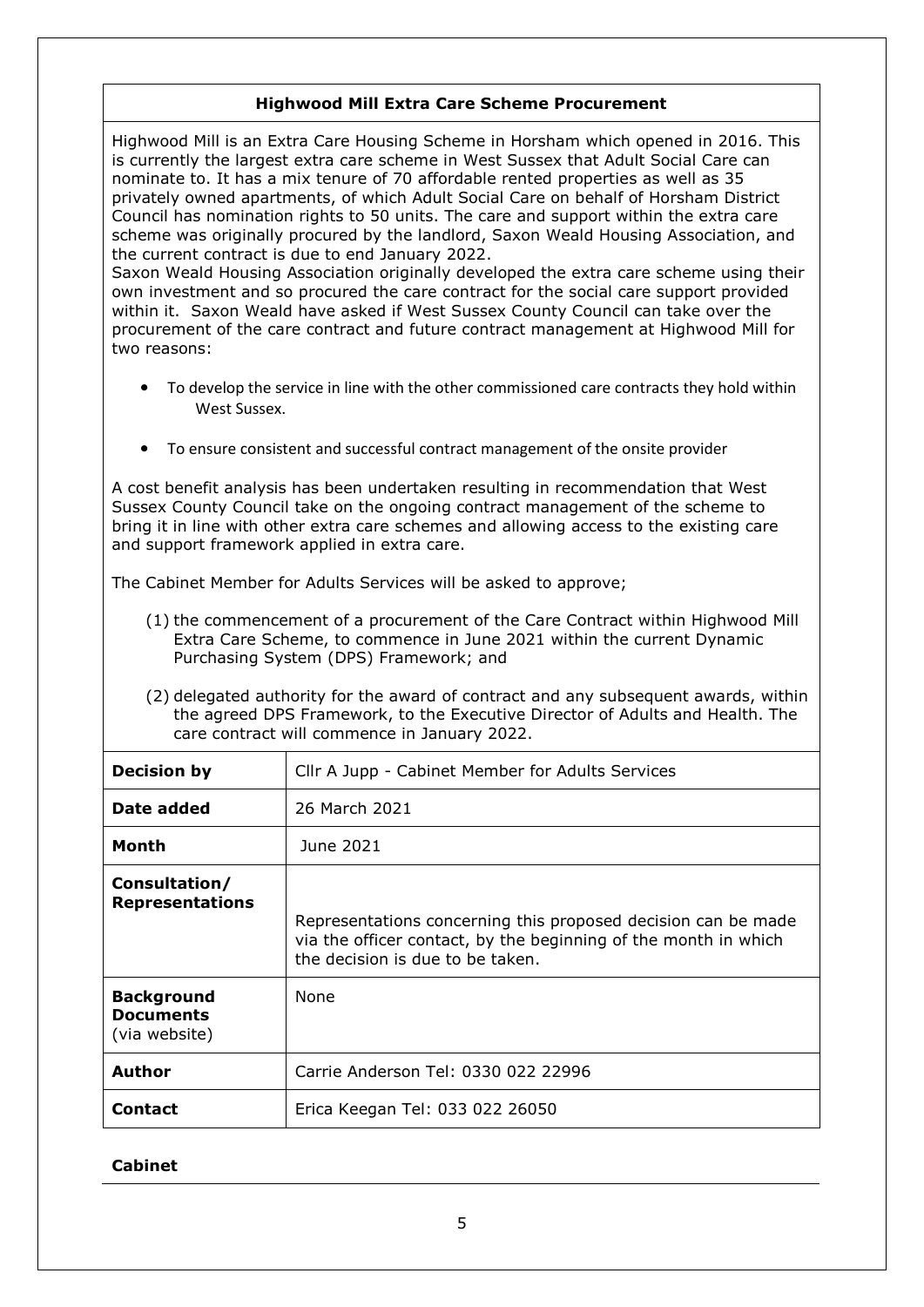## <span id="page-5-0"></span>**Residential based in-house services, Marjory Cobby House, Selsey**

In 2018 the 'Choices for the Future' transformation programme for inhouse services was approved by the Cabinet Member for Adults and Health. Within the programme there was a commitment to review the in-house residential services.

Marjory Cobby House in Selsey is an in house residential resource centre, providing Discharge to Assess with Reablement beds and interim beds primarily for people coming out of hospital and in particular St Richards hospital in Chichester.

The demand for residential Discharge to Assess beds has been and is likely to further be impacted by the increase of capacity to support people on a 'Home First' pathway, the commissioning of alternative models of care during the pandemic and the increase in provision of the Community Reablement Service. Supporting people in their own home and maximising opportunities for independence remains the priority as outlined in the Adult Social Care vision and strategy.

Proposed Savings were presented to the Health and Adults Social Care Scrutiny Committee on the 13<sup>th</sup> January 2021 and then at Cabinet on the 22<sup>nd</sup> January 2021, which included £640k in savings related to in house services and identifying in particular Marjory Cobby House. At the scrutiny committee it was identified that this will involve a 12 weeks consultation and an Equalities Impact Assessment which will be presented back to Cabinet once completed. Following this, Cabinet will be asked to take a decision on the future of Marjory Cobby and the provision of residential based in-house services at this setting.

| <b>Decision by</b>                                     | Cllr Crow, Cllr A Jupp, Cllr Russell, Cllr Marshall, Cllr Lanzer, Cllr<br>N Jupp, Cllr Urquhart, Cllr J Dennis, Cllr Waight, Cllr Hunt -<br>Cabinet                                                                                                                                              |
|--------------------------------------------------------|--------------------------------------------------------------------------------------------------------------------------------------------------------------------------------------------------------------------------------------------------------------------------------------------------|
| Date added                                             | 1 March 2021                                                                                                                                                                                                                                                                                     |
| Month                                                  | November 2021                                                                                                                                                                                                                                                                                    |
| Consultation/<br><b>Representations</b>                | Health and Adult Social Care Scrutiny Committee on 13 January<br>2021<br>Full consultation to undertaken prior to decision<br>Representations concerning this proposed decision can be made<br>via the officer contact by the beginning of the month in which the<br>decision is due to be taken |
| <b>Background</b><br><b>Documents</b><br>(via website) | None                                                                                                                                                                                                                                                                                             |
| <b>Author</b>                                          | Juliette Garrett Tel: 033 022 23748                                                                                                                                                                                                                                                              |
| <b>Contact</b>                                         | Erica Keegan Tel: 033 022 26050                                                                                                                                                                                                                                                                  |

## **Cabinet**

## <span id="page-5-1"></span>**Shaw Healthcare Day Services Review**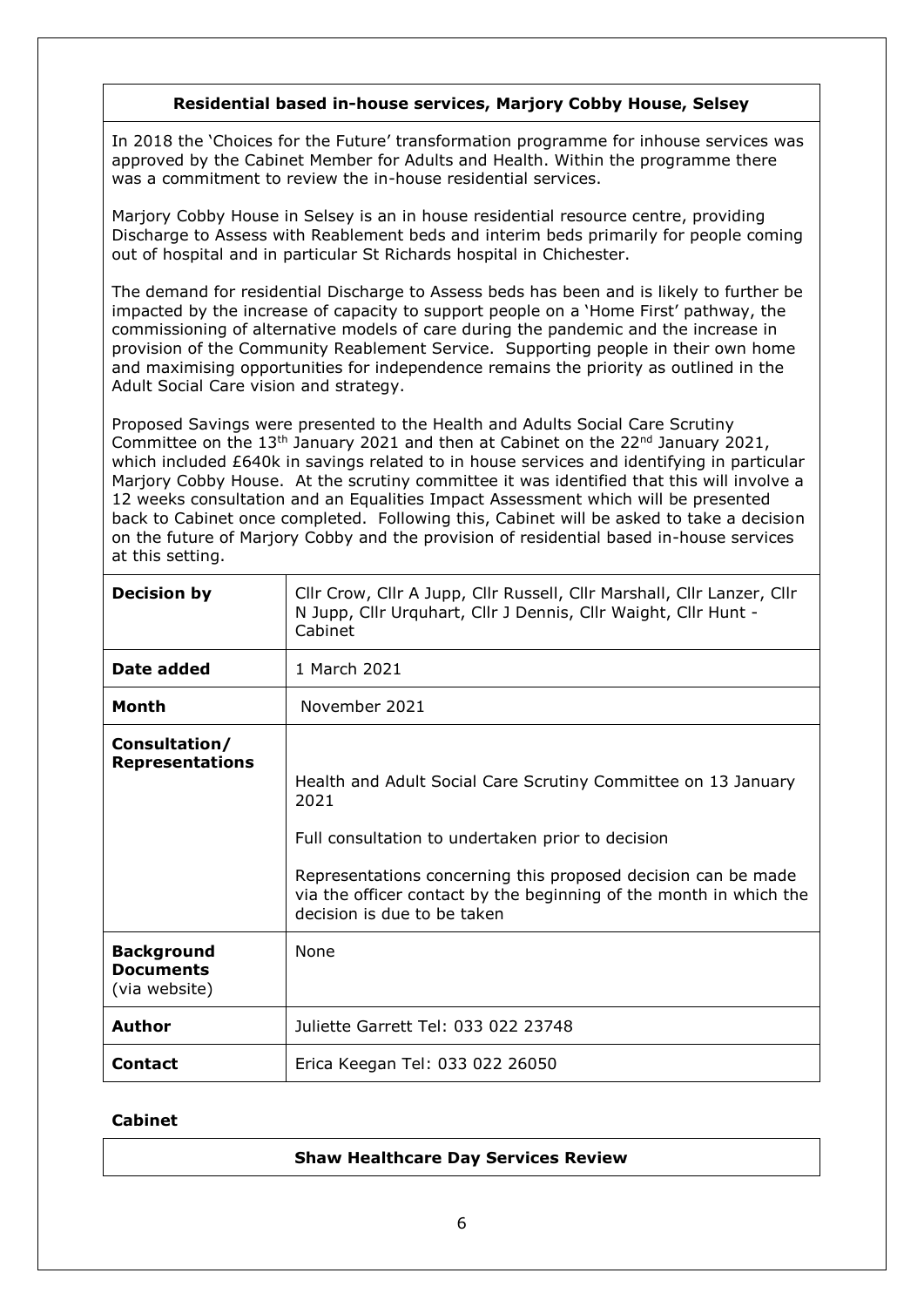Shaw Healthcare Ltd hold a contract with West Sussex County Council to provide 12 Residential Care and Nursing Homes across West Sussex. Six of these services also have a Day Service offer. In May 2018, a Cabinet decision [\(Report Ref: AH2 2018/19\)](http://www2.westsussex.gov.uk/ds/edd/ah/ah02_18-19.pdf) was taken which confirmed a three phased approach to making investment in the Shaw Healthcare Ltd contract, the third phase being the review of day services. In November 2020, as part of the Council's savings plans, the intention was confirmed to extend the review to assess whether all of the day services are required, whether they provide best use of public money and if not, what should change in order to deliver better outcomes for people. [\(Report Ref: CAB 11 20/21\)](https://westsussex.moderngov.co.uk/documents/s20023/Item%207%20-%20Economy%20Reset%20Plan.pdf)

As part of the review of this provision, the County Council will now undertake a 6-week public consultation on the future of the services, with consideration of the outcomes of the review to date and the identification of savings. The process of consultation will be completed by the end of July 2021. The outcomes of the review, responses from the consultation and considerations of the Equalities Impact Assessment will then be presented to Cabinet to inform the decision on the future of the day service offer within the Shaw Healthcare Ltd services.

| <b>Decision by</b>                                     | Cllr Hunt, Cllr Russell, Cllr Marshall, Cllr Crow, Cllr A Jupp, Cllr J<br>Dennis, Cllr N Jupp, Cllr Urquhart, Cllr Lanzer, Cllr Waight -<br>Cabinet                                                                                                                                                                                                                                                           |
|--------------------------------------------------------|---------------------------------------------------------------------------------------------------------------------------------------------------------------------------------------------------------------------------------------------------------------------------------------------------------------------------------------------------------------------------------------------------------------|
| Date added                                             | 10 June 2021                                                                                                                                                                                                                                                                                                                                                                                                  |
| <b>Month</b>                                           | November 2021                                                                                                                                                                                                                                                                                                                                                                                                 |
| Consultation/<br><b>Representations</b>                | Pre-engagement of customers and carers of services potentially<br>affected.<br>Full consultation to be undertaken prior to decision<br>Health and Adult Social Care Scrutiny Committee to consider the<br>outcome of the consultation.<br>Representations concerning this proposed decision can be made<br>via the officer contact by the beginning of the month in which the<br>decision is due to be taken. |
| <b>Background</b><br><b>Documents</b><br>(via website) | <b>None</b>                                                                                                                                                                                                                                                                                                                                                                                                   |
| Author                                                 | Juliette Garrett Tel: 033 022 23748                                                                                                                                                                                                                                                                                                                                                                           |
| <b>Contact</b>                                         | Erica Keegan Tel: 033 022 26050                                                                                                                                                                                                                                                                                                                                                                               |

## **Executive Director Adults and Health**

## <span id="page-6-0"></span>**Highwood Mill Extra Care Scheme Award of Contract**

Highwood Mill is an Extra Care Housing Scheme in Horsham which opened in 2016. This is currently the largest extra care scheme in West Sussex that Adult Social Care can nominate to. It has a mix tenure of 70 affordable rented properties as well as 35 privately owned apartments, of which Adult Social Care on behalf of Horsham District Council has nomination rights to 50 units. The care and support within the extra care scheme was originally procured by the landlord, Saxon Weald Housing Association, and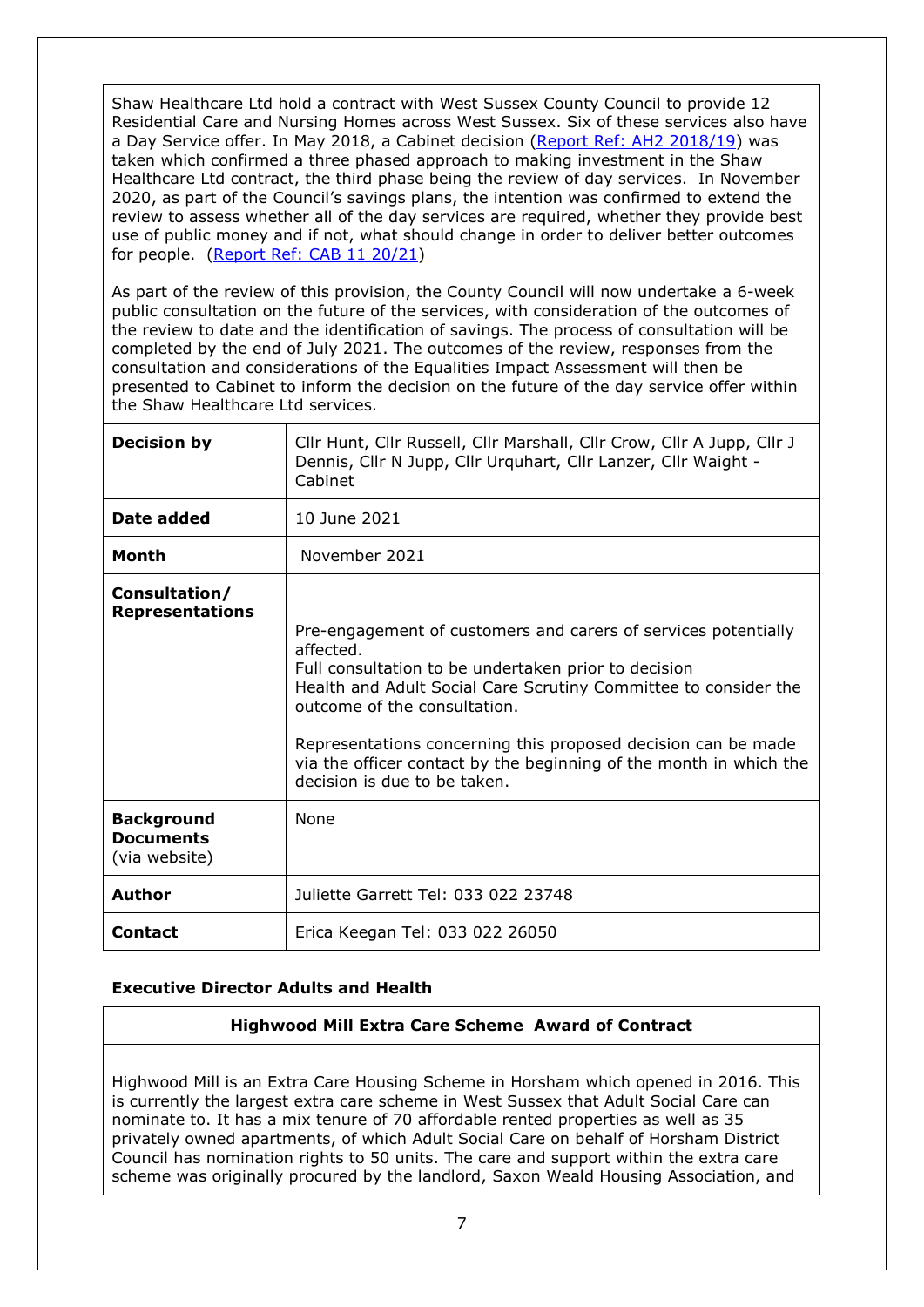the current contract is due to end January 2022.

Following the Procurement of the Care Contract within Highwood Mill Extra Care Scheme, within the council's current Dynamic Purchasing System (DPS) Framework, the Executive Director Adults and Health will be asked to award the contract to the successful bidder.

| <b>Decision by</b>                                     | Keith Hinkley - Executive Director Adults and Health                                                                                                                 |
|--------------------------------------------------------|----------------------------------------------------------------------------------------------------------------------------------------------------------------------|
| Date added                                             | 26 March 2021                                                                                                                                                        |
| Month                                                  | November 2021                                                                                                                                                        |
| Consultation/<br><b>Representations</b>                | Representations concerning this proposed decision can be made<br>via the officer contact, by the beginning of the month in which<br>the decision is due to be taken. |
| <b>Background</b><br><b>Documents</b><br>(via website) | <b>None</b>                                                                                                                                                          |
| Author                                                 | Carrie Anderson Tel: 0330 022 22996                                                                                                                                  |
| Contact                                                | Erica Keegan Tel: 033 022 26050                                                                                                                                      |

# <span id="page-7-0"></span>**Children and Young People**

## **Executive Director Children, Young People and Learning**

## **Family and Community Support Services - Award of Contract**

In February 2020 the Cabinet Member for Children and Young People approved the commencement of a procurement to set up a Framework Agreement. The Framework will enable the purchase of Family and Community Support (FACS) Services for families with children and young people with severe and complex disabilities and/or autism who require bespoke care packages (decision [CYP02 \(20/21\)](https://westsussex.moderngov.co.uk/documents/s22652/CYP0220.21_SEND%20FACS%20Procurement.pdf) refers).

As part of the decision the Cabinet Member approved the delegation of authority to the Executive Director of Children, Young People and Learning to implement the Framework Agreement.

The procurement has now been undertaken and the Executive Director of Children, Young People and Learning will be asked to approve the award of contracts to successful bidders.

| <b>Decision by</b>                      | Lucy Butler - Executive Director Children, Young People and<br>Learning |
|-----------------------------------------|-------------------------------------------------------------------------|
| Date added                              | 14 May 2021                                                             |
| Month                                   | July 2021                                                               |
| Consultation/<br><b>Representations</b> |                                                                         |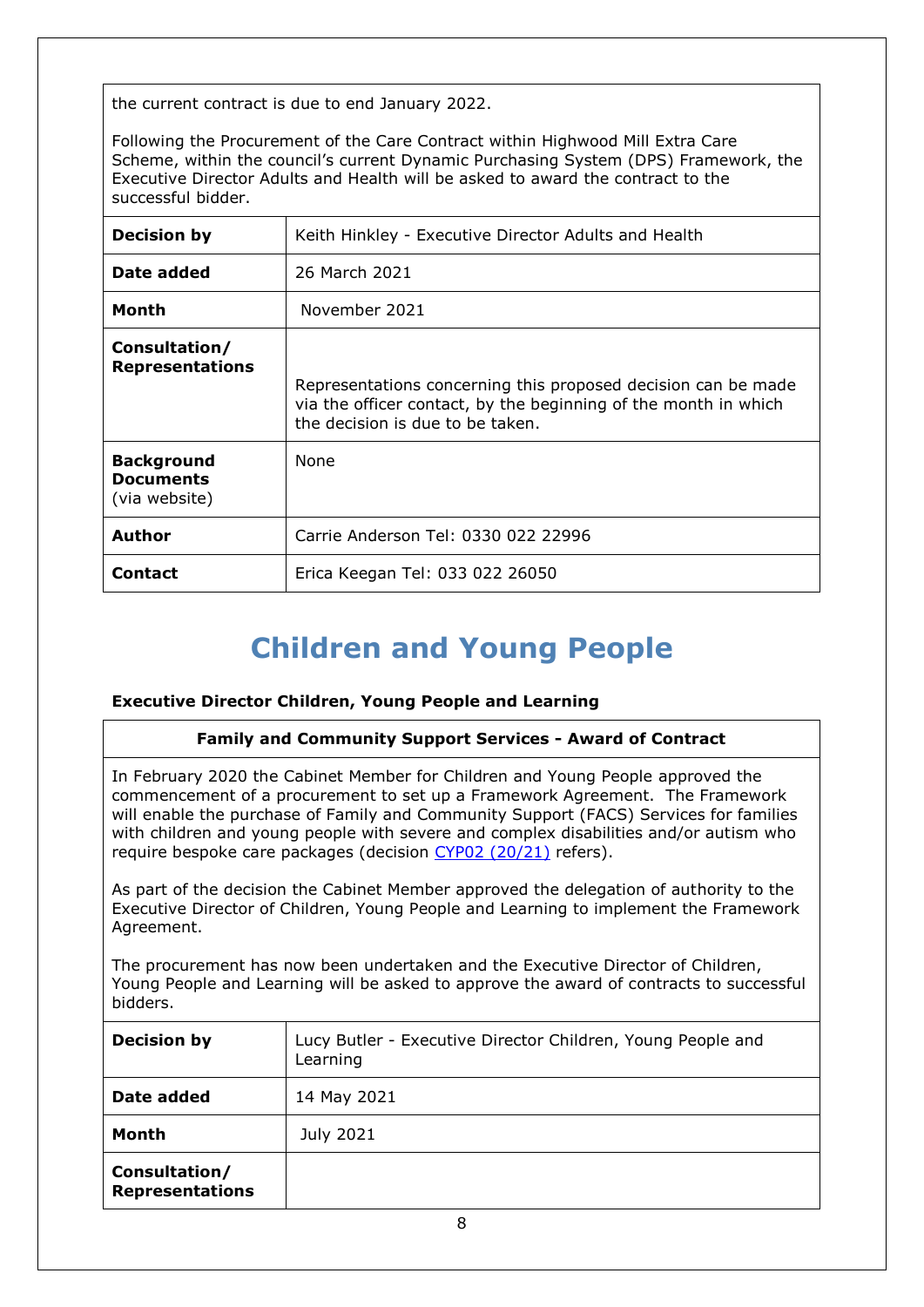|                                                        | Representations concerning this proposed decision can be made<br>to the Executive Director of Children, Young People and Learning,<br>via the officer contact, by the beginning of the month in which<br>the decision is due to be taken. |
|--------------------------------------------------------|-------------------------------------------------------------------------------------------------------------------------------------------------------------------------------------------------------------------------------------------|
| <b>Background</b><br><b>Documents</b><br>(via website) | Cabinet Member decision CYP02(20/21)                                                                                                                                                                                                      |
| Author                                                 | Jacqui Parfitt Tel: 033 022 29488                                                                                                                                                                                                         |
| <b>Contact</b>                                         | Wendy Saunders Tel: 033 022 22553                                                                                                                                                                                                         |

## **Cabinet**

## <span id="page-8-0"></span>**Early Help Service Redesign**

The County Council's Early Help service is part of its Children, Young People and Learning Directorate. It identifies and works with children and families in need of support, to help to promote the safe and healthy development of children and young people within stable families and prevent social care interventions in the future.

The County Council wishes to create an improved, targeted Early Help offer directed to those most at need, while continuing to provide the existing statutory functions of the service, and to deploy its resources with the greatest efficiency and the maximum benefit to vulnerable children and families.

On 23 February 2021, the Cabinet approved [\(decision CAB17 \(20/21\) refers\)](https://westsussex.moderngov.co.uk/ieDecisionDetails.aspx?AIId=9690) the launch of a public consultation on its preferred option for the future design of the Early Help service, to increase the support and focused response to vulnerable children, for which there is an identified and growing need. This would ensure that families have access to the most appropriate support, including closer working with schools, the Children's Social Care service and the Council's other delivery partners.

The public consultation, running between 8 March and 17 May 2021 has enabled all customers and stakeholders of the service, together with local communities to study and comment on the detailed proposals, and the reasons for the Council's preferred option.

Following consideration of the results of the public consultation Cabinet will be asked to make a decision about the form of the new Early Help service, the future service offer and its means of delivery.

| <b>Decision by</b>                      | Cllr A Jupp, Cllr J Dennis, Cllr Russell, Cllr Marshall, Cllr Crow, Cllr<br>N Jupp, Cllr Urquhart, Cllr Lanzer, Cllr Waight, Cllr Hunt - Cabinet                                                                                      |
|-----------------------------------------|---------------------------------------------------------------------------------------------------------------------------------------------------------------------------------------------------------------------------------------|
| Date added                              | 14 May 2021                                                                                                                                                                                                                           |
| Month                                   | July 2021                                                                                                                                                                                                                             |
| Consultation/<br><b>Representations</b> | Children and Young People's Services Scrutiny Committee - 30<br>June 2021                                                                                                                                                             |
|                                         | Representations concerning this proposed decision can be made<br>to the Cabinet Member for Children and Young People via the<br>author or officer contact, by the beginning of the month in which<br>the decision is due to be taken. |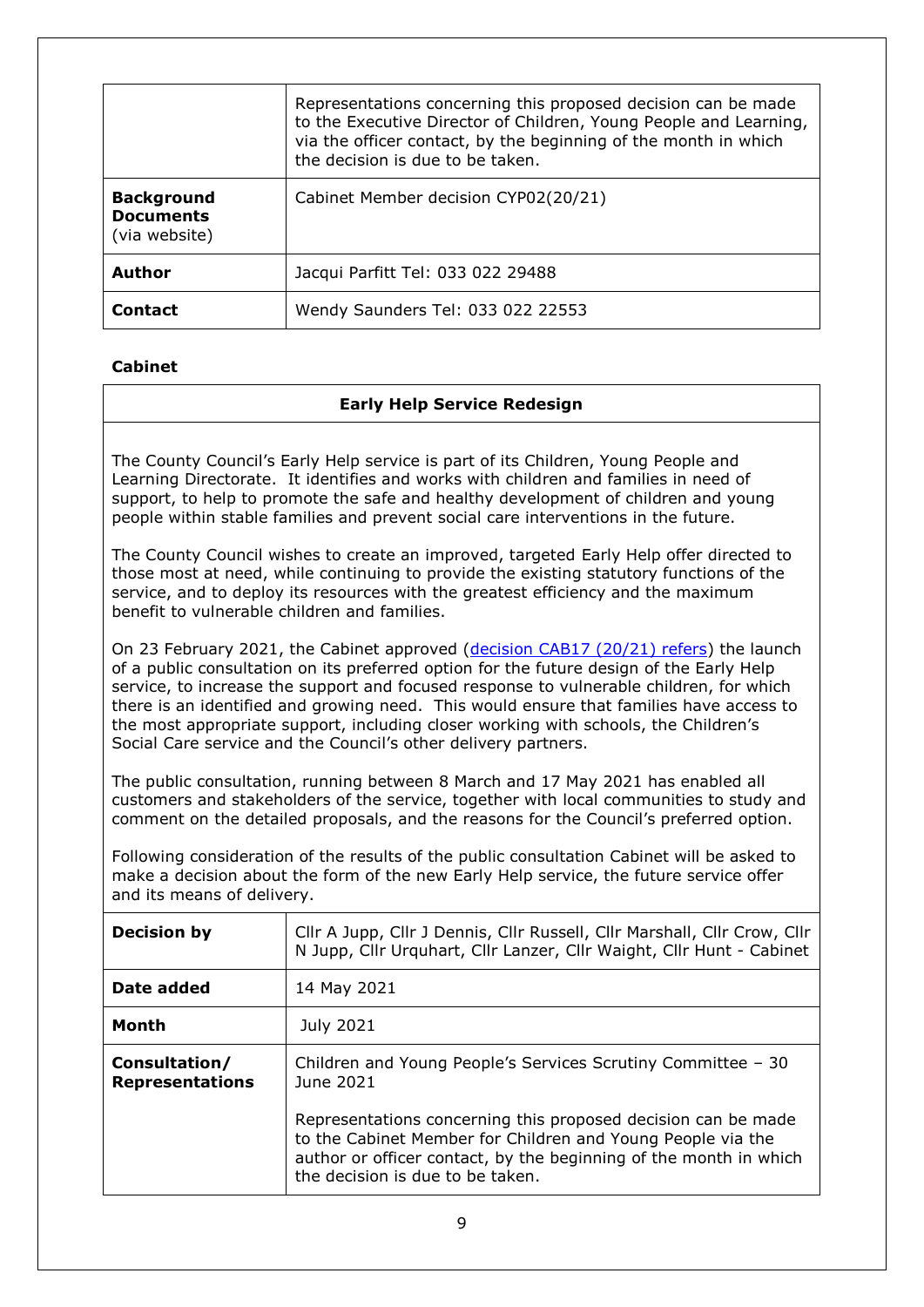| <b>Background</b><br><b>Documents</b><br>(via website) | Cabinet Report CAB17 (20/21)      |
|--------------------------------------------------------|-----------------------------------|
| Author                                                 | Claire Hayes Tel: 07702 442462    |
| <b>Contact</b>                                         | Wendy Saunders Tel: 033 022 22553 |

## **Cabinet Member for Children and Young People**

## <span id="page-9-0"></span>**Procurement of a Recording System for Children, Young People and Learning**

Children, Young People and Learning (CYPL) has the ambition to significantly consolidate and better integrate recording systems which hold information about children and their families. Work is underway to improve use of existing IT systems however there is a need to procure a new or improved system(s). CYPL currently has 11 systems in use and there is a need to significantly reduce this to support CYPL's improvement journey. It is imperative that IT systems support improvement activities.

The benefit to children, young people, their families and those working closely with them is that there will be a clearer record of the child's journey, less repetition for children (and their families) in re-telling their story, and reduced risks around sharing and insight of information across CYPL.

It is proposed to commence a procurement process to seek a number of system suppliers who could achieve the aim of consolidating and integrating recording systems. The anticipated cost is up to £1.65m over two years which includes the purchase, licence, support and implementation costs.

The Cabinet Member for Children and Young People will be asked to approve;

(1) The commencement of a procurement for a system(s) to achieve consolidation and integration of recording systems and to

| <b>Decision by</b>                                     | Cllr Russell - Cabinet Member for Children and Young People                                                                                                                                                                                                           |
|--------------------------------------------------------|-----------------------------------------------------------------------------------------------------------------------------------------------------------------------------------------------------------------------------------------------------------------------|
| Date added                                             | 24 May 2021                                                                                                                                                                                                                                                           |
| <b>Month</b>                                           | July 2021                                                                                                                                                                                                                                                             |
| Consultation/<br><b>Representations</b>                | Finance<br>Legal<br>IΤ<br>Procurement<br>Representations concerning this proposed decision can be made<br>to the Cabinet Member for Children and Young People, via the<br>officer contact, by the beginning of the month in which the<br>decision is due to be taken. |
| <b>Background</b><br><b>Documents</b><br>(via website) | None                                                                                                                                                                                                                                                                  |
| <b>Author</b>                                          | Vince Clark Tel: 07402 338396                                                                                                                                                                                                                                         |

(2) Delegate authority, to the Executive Director of CYPL to award the contract(s).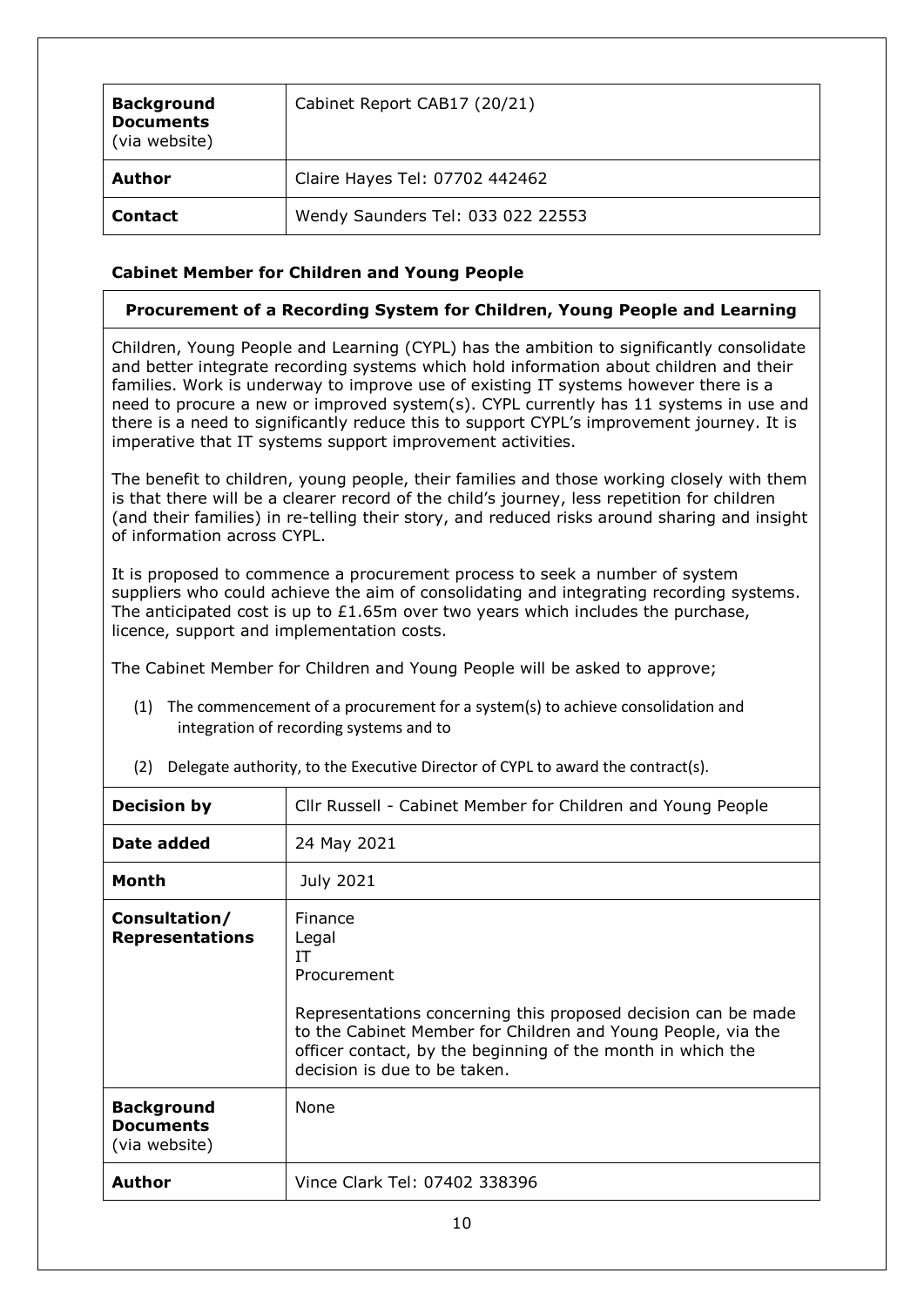| <b>Contact</b> | Wendy Saunders Tel: 033 022 22553 |
|----------------|-----------------------------------|
|----------------|-----------------------------------|

## **Executive Director Children, Young People and Learning**

### <span id="page-10-0"></span>**Award of contract - Accommodation services for young people aged 16+**

In March 2021 the Cabinet Member for Children and Young People approved the commencement of a procurement process for a 16+ Older Looked After Children and Care Leavers Framework Agreement (decision [CYP03\(20/21\)](https://westsussex.moderngov.co.uk/ieDecisionDetails.aspx?ID=1219) refers. The framework will enable the County Council to source a range of accommodation services for young people aged 16 years and over who are looked after as part of preparing them for living independently.

As part of the decision to commence the procurement the Cabinet Member also approved the delegation of authority to the Executive Director Children, Young People and Learning to implement the Framework Agreement.

The procurement has now been undertaken and the Executive Director of Children, Young People and Learning will be asked to implement the framework agreement and approve the award of contracts to successful bidders.

| <b>Decision by</b>                                     | Lucy Butler - Executive Director Children, Young People and<br>Learning                                                                                                                                                                 |
|--------------------------------------------------------|-----------------------------------------------------------------------------------------------------------------------------------------------------------------------------------------------------------------------------------------|
| Date added                                             | 24 May 2021                                                                                                                                                                                                                             |
| Month                                                  | August 2021                                                                                                                                                                                                                             |
| Consultation/<br><b>Representations</b>                | Representations concerning this proposed decision can be made<br>to the Executive Director of Children, Young People and Learning<br>via the officer contact, by the beginning of the month in which<br>the decision is due to be taken |
| <b>Background</b><br><b>Documents</b><br>(via website) | Cabinet Member Decision CYP03(20/21)                                                                                                                                                                                                    |
| <b>Author</b>                                          | Shelly Dichello Tel: 033 022 24131                                                                                                                                                                                                      |
| <b>Contact</b>                                         | Wendy Saunders Tel: 033 022 22553                                                                                                                                                                                                       |

# <span id="page-10-1"></span>**Learning and Skills**

#### **Director of Education and Skills**

## **Arrangements for Alternative Provision for Key Stage 4 Learners**

The County Council currently commission Chichester College Group and Greater Brighton Metropolitan College to deliver education provision for Learners aged 14-16 whose needs are deemed better met by a more vocational curriculum. Both of these contracts were awarded in September 2020 and expire in August 2021[\(decision reference](https://westsussex.moderngov.co.uk/ieDecisionDetails.aspx?id=1028&LLL=0)  [OKD30\(20/21\)](https://westsussex.moderngov.co.uk/ieDecisionDetails.aspx?id=1028&LLL=0) refers).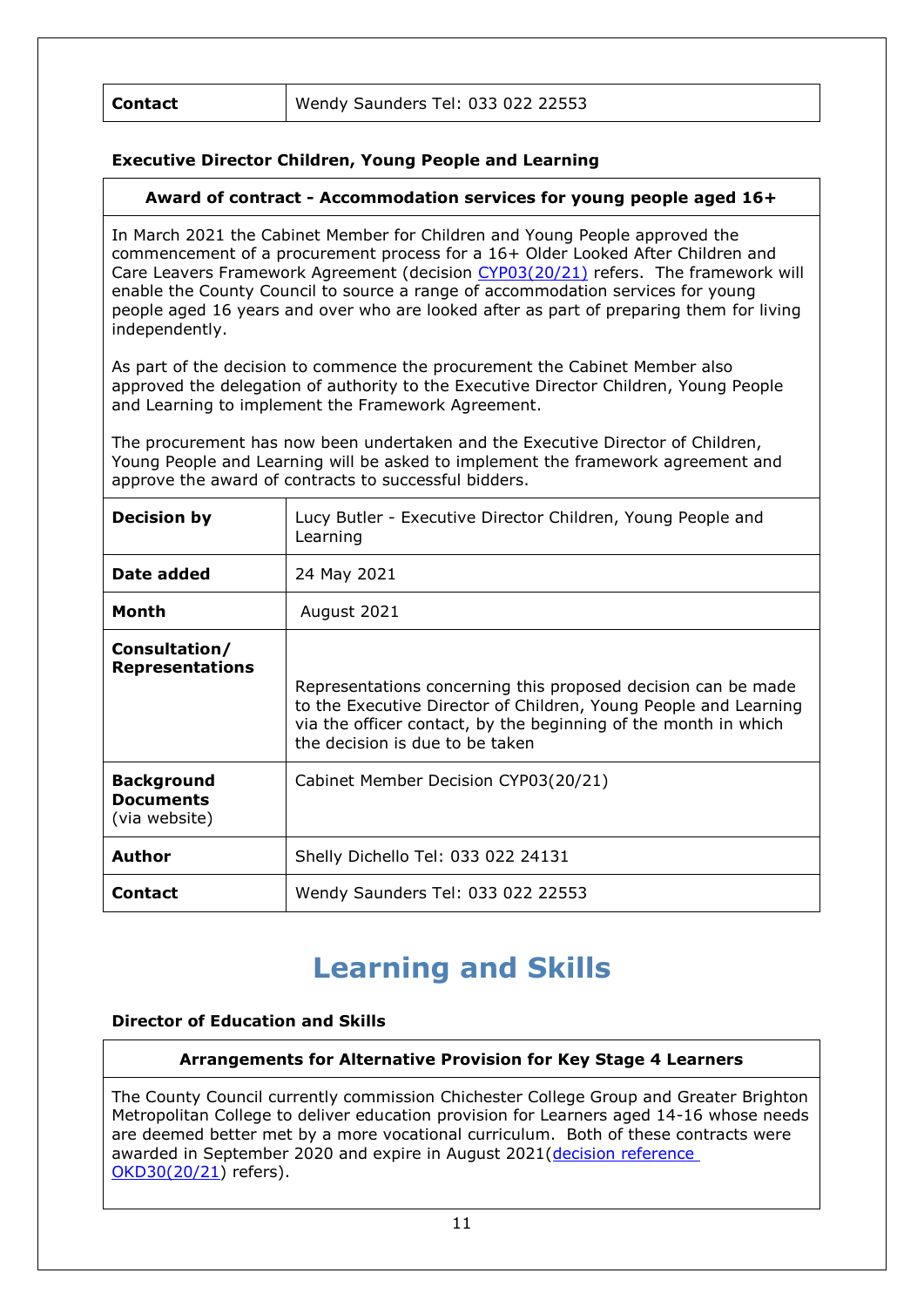Building on the success to date of this education provision in delivering improved outcomes for these learners, the County Council wish to ensure these services continue post August 2021. Therefore, it is proposed to seek appropriate arrangements to enable the continued delivery of a vocational curriculum for 14-16 year olds.

The Director of Education and Skills will be asked to approve the necessary contractual arrangements for the delivery of Alternative Provision for Key Stage 4 Learners post August 2021.

| <b>Decision by</b>                                     | Paul Wagstaff - Director of Education and Skills                                                                                                                                                                                                                                        |
|--------------------------------------------------------|-----------------------------------------------------------------------------------------------------------------------------------------------------------------------------------------------------------------------------------------------------------------------------------------|
| Date added                                             | 23 February 2021                                                                                                                                                                                                                                                                        |
| Month                                                  | June 2021                                                                                                                                                                                                                                                                               |
| Consultation/<br><b>Representations</b>                | <b>Further Education Colleges</b><br>Procurement<br>Legal<br>Finance<br>Representations concerning this proposed decision can be made<br>to the Director of Education and Skills, via the officer contact, by<br>the beginning of the month in which the decision is due to be<br>taken |
| <b>Background</b><br><b>Documents</b><br>(via website) | Officer Key Decision OKD30(20/21)                                                                                                                                                                                                                                                       |
| Author                                                 | Ellie Evans Tel: 033022023582                                                                                                                                                                                                                                                           |
| <b>Contact</b>                                         | Wendy Saunders Tel: 033 022 22553                                                                                                                                                                                                                                                       |

## **Cabinet Member for Learning and Skills**

## <span id="page-11-0"></span>**Replacement All Weather Pitch at Tanbridge House School, Horsham**

As part of the secondary school curriculum, Physical Education is a core subject and suitable provision is required to enable a wide range of sport to be offered and ensure children are given the Best Start in Life.

Tanbridge House School has an All Weather Pitch facility which is in a deteriorating condition and is now at the end of its life. The pitch requires replacement to ensure continued provision for sport.

The Cabinet Member for Learning and Skills will be asked to approve the allocation of capital funding, from Section 106 contributions, to undertake a project to replace the All Weather Pitch at Tanbridge House School, thereby ensuring ongoing sports provision to meet the needs of the secondary school curriculum.

| <b>Decision by</b>                      | Cllr N Jupp - Cabinet Member for Learning and Skills |
|-----------------------------------------|------------------------------------------------------|
| Date added                              | 3 August 2020                                        |
| Month                                   | June 2021                                            |
| Consultation/<br><b>Representations</b> | School<br>Parents and local residents                |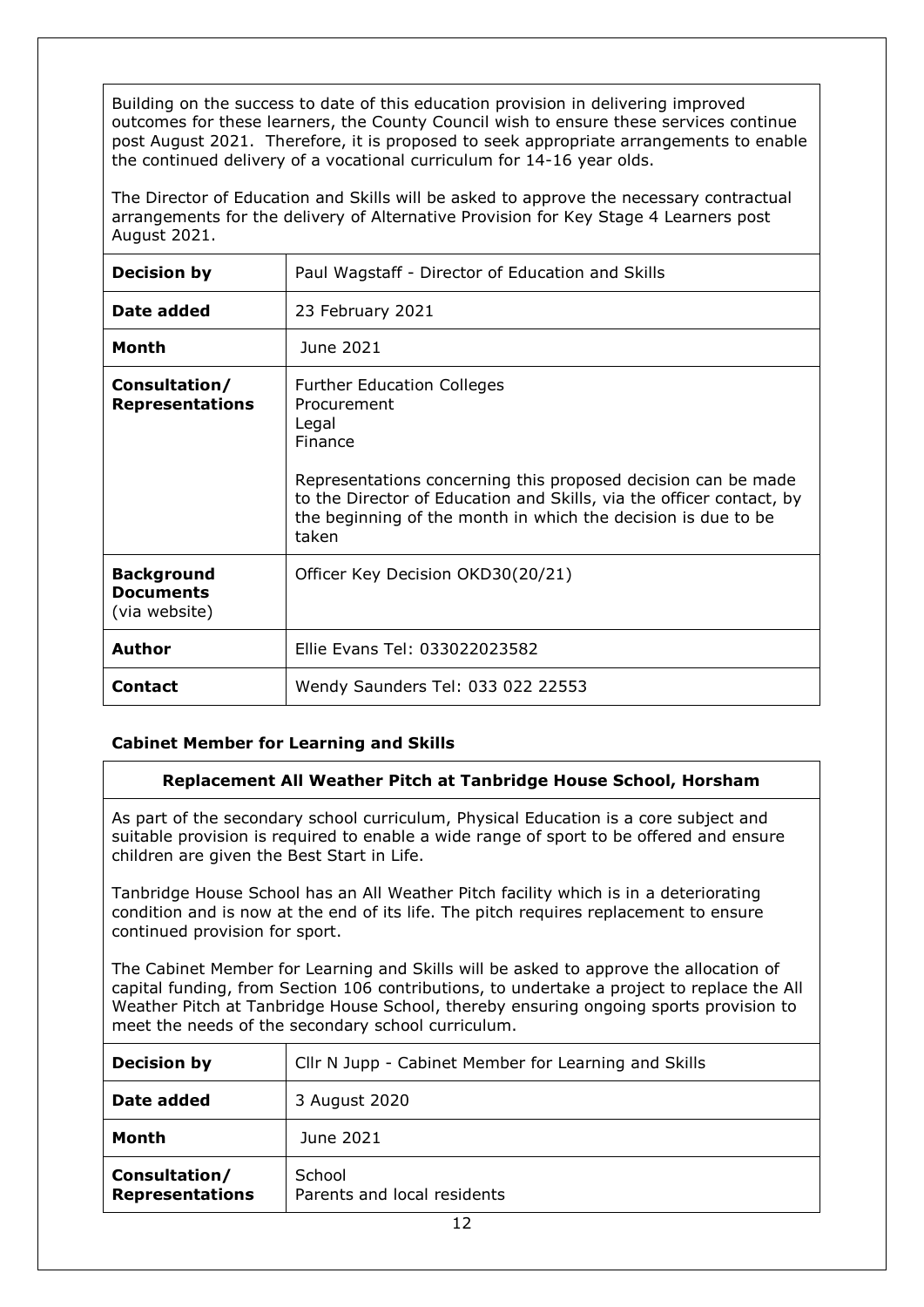|                                                        | Parish and District Councils<br>Representations concerning this proposed decision can be made<br>to the Cabinet Member for Learning and Skills, via the officer<br>contact, by the beginning of the month in which the decision is<br>due to be taken |
|--------------------------------------------------------|-------------------------------------------------------------------------------------------------------------------------------------------------------------------------------------------------------------------------------------------------------|
| <b>Background</b><br><b>Documents</b><br>(via website) |                                                                                                                                                                                                                                                       |
| <b>Author</b>                                          | Leigh Hunnikin Tel: 033 022 23051                                                                                                                                                                                                                     |
| <b>Contact</b>                                         | Wendy Saunders Tel: 033 022 22553                                                                                                                                                                                                                     |

## **Cabinet Member for Learning and Skills**

#### <span id="page-12-0"></span>**Provision of an All Weather Pitch at The Forest School, Horsham**

As part of the secondary school curriculum, Physical Education is a core subject and suitable provision is required to enable a wide range of sport to be offered and ensure children are given the Best Start in Life.

The Forest School does not currently have an All Weather Pitch (AWP) facility. Following the Cabinet Member Decision in July 2020 [\(Decision reference ES02\(20/21\)](https://westsussex.moderngov.co.uk/ieDecisionDetails.aspx?id=975&LLL=0)) that approved the siting of additional accommodation for QEII School on some of the existing playing field at The Forest School installation of an AWP is now required to mitigate the impact.

The Cabinet Member for Learning and Skills will be asked to approve the allocation of capital funding from Section 106 contributions to undertake a project to provide an All Weather Pitch at The Forest School thereby ensuring ongoing sports provision to meet the needs of the secondary school curriculum.

| <b>Decision by</b>                                     | Cllr N Jupp - Cabinet Member for Learning and Skills                                                                                                                                                                                                                                            |
|--------------------------------------------------------|-------------------------------------------------------------------------------------------------------------------------------------------------------------------------------------------------------------------------------------------------------------------------------------------------|
| Date added                                             | 3 August 2020                                                                                                                                                                                                                                                                                   |
| Month                                                  | June 2021                                                                                                                                                                                                                                                                                       |
| Consultation/<br><b>Representations</b>                | School<br>Parents and local residents<br>Parish and District Councils<br>Representations concerning this proposed decision can be made<br>to the Cabinet Member for Learning and Skills, via the officer<br>contact, by the beginning of the month in which the decision is<br>due to be taken. |
| <b>Background</b><br><b>Documents</b><br>(via website) | Cabinet Member Decision ES02 (20/21)                                                                                                                                                                                                                                                            |
| <b>Author</b>                                          | Leigh Hunnikin Tel: 033 022 23051                                                                                                                                                                                                                                                               |
| Contact                                                | Wendy Saunders Tel: 033 022 22553                                                                                                                                                                                                                                                               |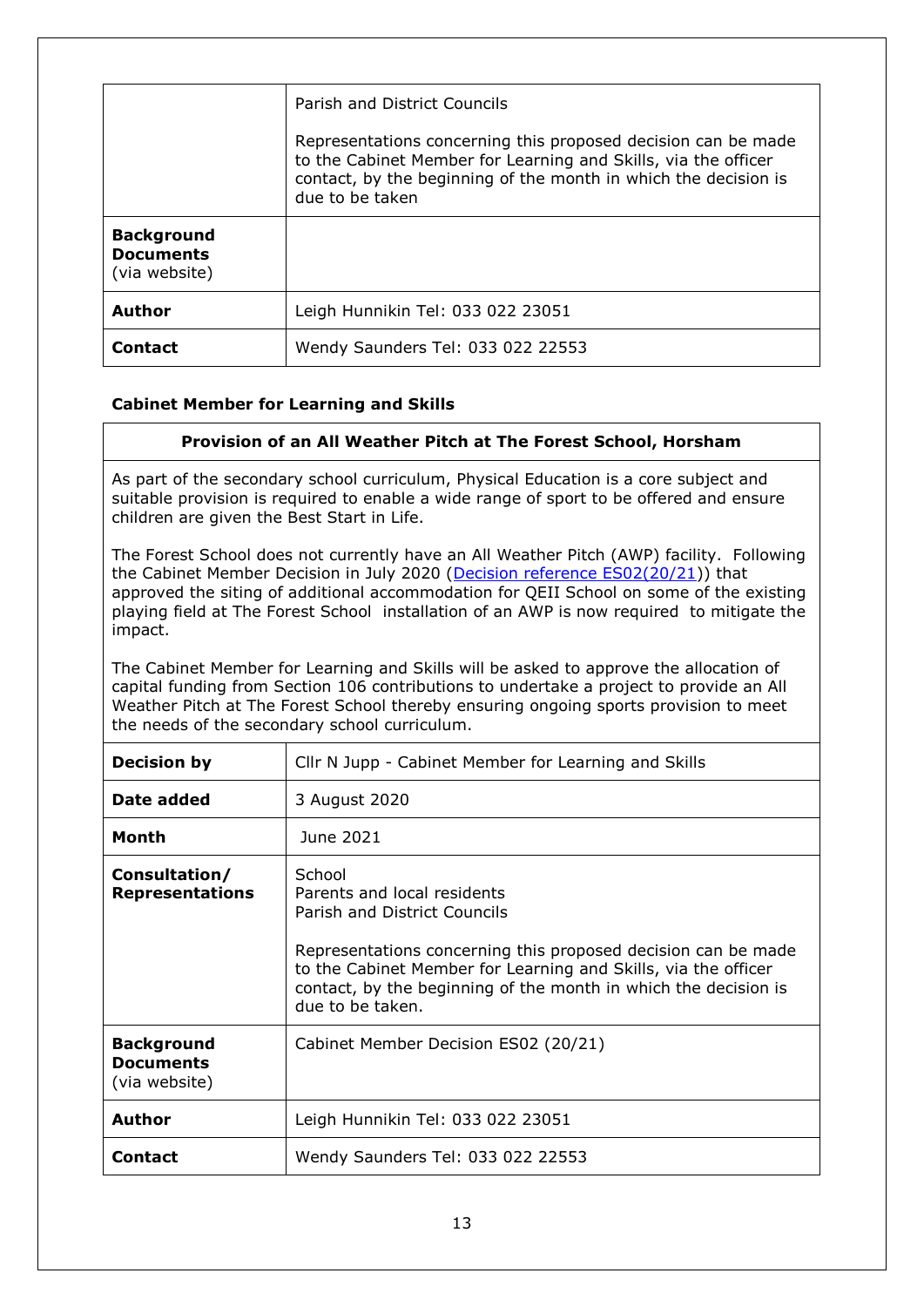## **Director of Property and Assets**

## <span id="page-13-0"></span>**Award of contract for Delivery of Phase 1 works - Change of status of The Forest Boys' School, Horsham**

The Forest School, Horsham, is currently a single-sex boys' school. In October 2020, following a public consultation, the proposal to alter The Forest School to become a coeducational school from September 2021 entry was confirmed [\(Decision Reference](https://westsussex.moderngov.co.uk/ieDecisionDetails.aspx?ID=1079)  [ES08\(20/21\)](https://westsussex.moderngov.co.uk/ieDecisionDetails.aspx?ID=1079). Capital investment will be required to enable the necessary building adjustments to take place so that girls can attend the school.

As part of a separate key decision process the Cabinet Member for Education and Skills approved the allocation of capital funding to enable the first phase of the project to enable the school to welcome girls to proceed (decision **ES18(20/21)** refers. As part of this decision the Cabinet Member also delegated authority to the Director of property and Assets to award the contract for the first phase of the project.

The Director of Property and Assets will be asked to approve the award of contract for the proposed project at The Forest School.

| <b>Decision by</b>                                     | Andrew Edwards - Director of Property and Assets                                                                                                                                                                                                   |
|--------------------------------------------------------|----------------------------------------------------------------------------------------------------------------------------------------------------------------------------------------------------------------------------------------------------|
| Date added                                             | 11 January 2021                                                                                                                                                                                                                                    |
| Month                                                  | June 2021                                                                                                                                                                                                                                          |
| Consultation/<br><b>Representations</b>                | Legal<br>Finance<br>Procurement<br>Representations concerning this proposed decision can be made<br>to the Director of Property and Assets, via the contact officer, by<br>the beginning of the month in which the decision is due to be<br>taken. |
| <b>Background</b><br><b>Documents</b><br>(via website) | Cabinet Member Decision Report ES18(20/21)                                                                                                                                                                                                         |
| Author                                                 | Leigh Hunnikin Tel: 033 022 23051                                                                                                                                                                                                                  |
| <b>Contact</b>                                         | Wendy Saunders Tel: 033 022 22553                                                                                                                                                                                                                  |

## **Cabinet Member for Learning and Skills**

## <span id="page-13-1"></span>**Slinfold CE Primary School - Funding for Replacement of Modular Teaching Accommodation**

The County Council has a statutory duty to provide sufficient primary and secondary school places for all children who need a place. Slinfold CE Primary School is a 5 class Primary School with a broad range of buildings including a double modular unit which was installed on the site in excess of 30 years ago. The modular unit has significant suitability issues and requires replacement with new teaching accommodation that meets current required standards for construction.

The Cabinet Member for Learning and Skills will be asked to approve the allocation of capital funding from Section 106 contributions and a procurement exercise to undertake a project to replace the modular classrooms with new purpose built classrooms.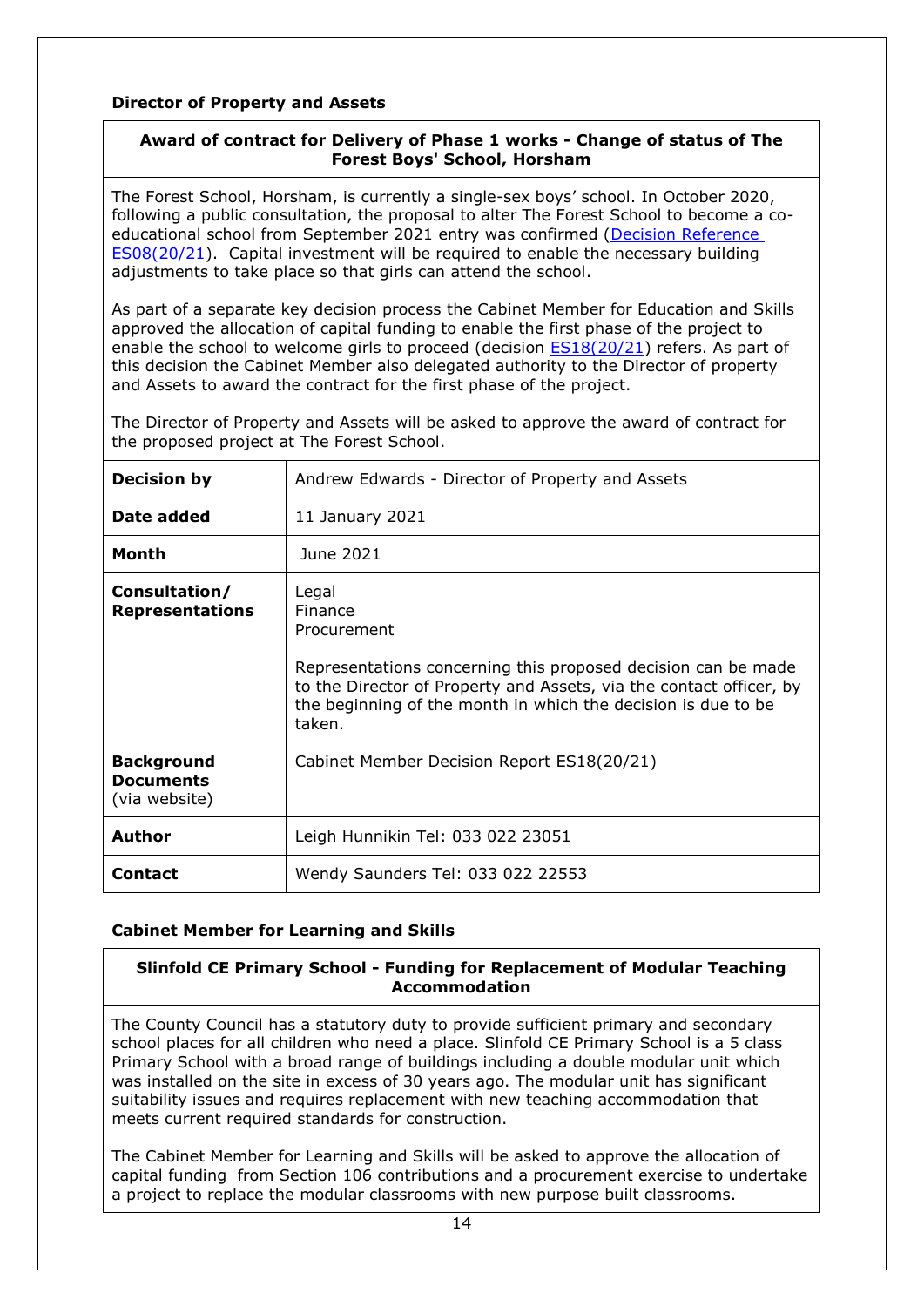| <b>Decision by</b>                                     | Cllr N Jupp - Cabinet Member for Learning and Skills                                                                                                                                                                            |
|--------------------------------------------------------|---------------------------------------------------------------------------------------------------------------------------------------------------------------------------------------------------------------------------------|
| Date added                                             | 8 July 2020                                                                                                                                                                                                                     |
| Month                                                  | June 2021                                                                                                                                                                                                                       |
| Consultation/<br><b>Representations</b>                | School<br>Representations concerning this proposed decision can be made<br>to the Cabinet Member for Learning and Skills via the officer<br>contact, by the beginning of the month in which the decision is<br>due to be taken. |
| <b>Background</b><br><b>Documents</b><br>(via website) | None                                                                                                                                                                                                                            |
| <b>Author</b>                                          | Leigh Hunnikin Tel: 033 022 23051                                                                                                                                                                                               |
| <b>Contact</b>                                         | Wendy Saunders Tel: 033 022 22553                                                                                                                                                                                               |

## **Director of Property and Assets**

## <span id="page-14-0"></span>**Award of contract for installation of Modular Teaching Unit at Oak Grove College, Worthing**

Oak Grove College in Worthing caters for wide range of Special Edication Needs, for children aged between 11 and 19. Following a review of current numbers on roll, projected needs and the existing accommodation at Oak Grove College in Worthing the need for the provision of 4 additional classrooms has been identified, to enable an increase in planned places from 256 in September 2020 to 271 in September 2021.

As part of a separate key decision process the Cabinet Member for Education and Skills approved the allocation of capital funding to provide additional accommodation at Oak Grove College [\(decision reference](https://westsussex.moderngov.co.uk/ieDecisionDetails.aspx?id=1223&LLL=0) ES17(20/21) refers. As part of the decision the Cabinet Member also delegated authority to the Director of Property and Assets to award the contract for the expansion project.

| On completion of the procurement process the Director of Property and Assets will be |  |  |
|--------------------------------------------------------------------------------------|--|--|
| asked to approve the award of contract for the expansion of Oak Grove College.       |  |  |

| <b>Decision by</b>                      | Andrew Edwards - Director of Property and Assets                                                                                                                                                                                                        |
|-----------------------------------------|---------------------------------------------------------------------------------------------------------------------------------------------------------------------------------------------------------------------------------------------------------|
| Date added                              | 26 January 2021                                                                                                                                                                                                                                         |
| Month                                   | June 2021                                                                                                                                                                                                                                               |
| Consultation/<br><b>Representations</b> | Procurement<br>Legal<br><b>Finance</b><br>Representations concerning this proposed decision can be made<br>to the Director of Property and Assets via the officer contact, by<br>the beginning of the month in which the decision is due to be<br>taken |
| <b>Background</b><br><b>Documents</b>   | Cabinet Member decision ES17(20/21)                                                                                                                                                                                                                     |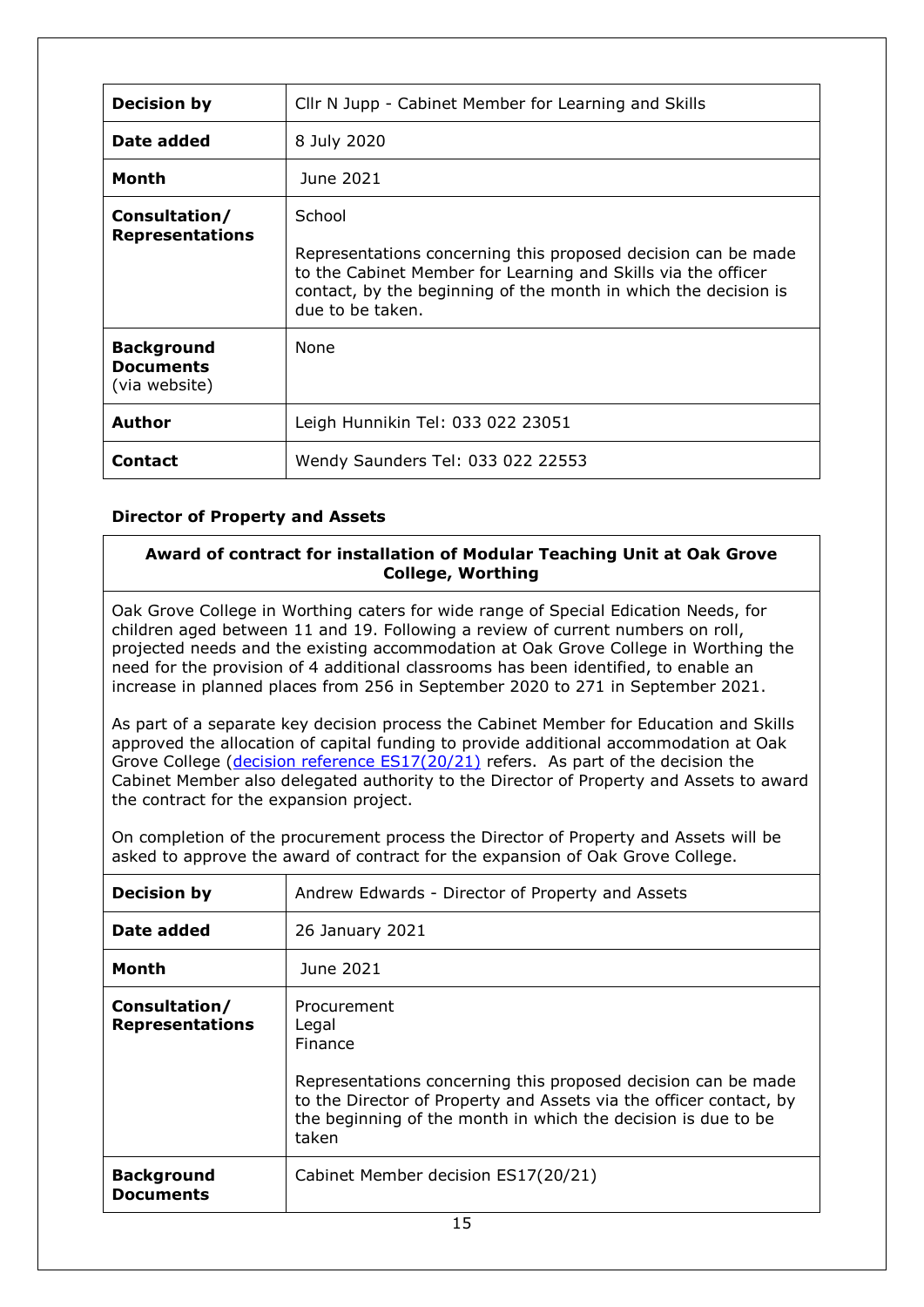| (via website)  |                                   |
|----------------|-----------------------------------|
| Author         | Carol Bruce Tel: 033 022 23055    |
| <b>Contact</b> | Wendy Saunders Tel: 033 022 22553 |

## **Cabinet Member for Learning and Skills**

## <span id="page-15-0"></span>**Phase 2 Special Support Centre Programme - Edward Bryant Primary School, Bognor Regis - Allocation of Funding for Project Delivery**

There is a need to increase provision for children and young people with Special Educational Needs and Disabilities (SEND) through the creation of additional places in Specialist Support Centres that are attached to mainstream schools and academies. This will assist with the aim of enabling children to attend school locally.

In December 2019 Cabinet approved the proposal to develop Phase two of the project for opening additional Special Support Centres in accordance with capital governance processes (decision reference [CAB03\(19/20\)](https://westsussex.moderngov.co.uk/ieDecisionDetails.aspx?ID=781)). In October 2020 the Cabinet Member for Education and Skills approved the allocation of design fees to progress 6 of the Special Support Centres including Edward Bryant Primary School [\(Decision reference ES09](https://westsussex.moderngov.co.uk/ieDecisionDetails.aspx?ID=1080)   $(20/21)$ 

Since that approval further design work has been undertaken and costed in relation to the Special Support Centre at Edward Bryant Primary School in Bognor Regis.

The Cabinet Member for Learning and Skills will be asked to approve the allocation of capital funding from the Capital Programme to enable the project to create a Special Support Centre at Edward Bryant Primary School to proceed.

| <b>Decision by</b>                                     | Cllr N Jupp - Cabinet Member for Learning and Skills                                                                                                                                                                           |
|--------------------------------------------------------|--------------------------------------------------------------------------------------------------------------------------------------------------------------------------------------------------------------------------------|
| Date added                                             | 1 February 2021                                                                                                                                                                                                                |
| Month                                                  | June 2021                                                                                                                                                                                                                      |
| Consultation/<br><b>Representations</b>                | Representations concerning this proposed decision can be made<br>to the Cabinet Member for Learning and Skills via the author or<br>officer contact, by the beginning of the month in which the<br>decision is due to be taken |
| <b>Background</b><br><b>Documents</b><br>(via website) | Cabinet Member Decision ES09(20/21)                                                                                                                                                                                            |
| <b>Author</b>                                          | Leigh Hunnikin Tel: 033 022 23051                                                                                                                                                                                              |
| Contact                                                | Wendy Saunders Tel: 033 022 22553                                                                                                                                                                                              |

## **Cabinet Member for Learning and Skills**

<span id="page-15-1"></span>**Phase 2 Special Support Centre Programme - Felpham Community College, Bognor Regis - Allocation of Funding for Project Delivery**

There is a need to increase provision for children and young people with Special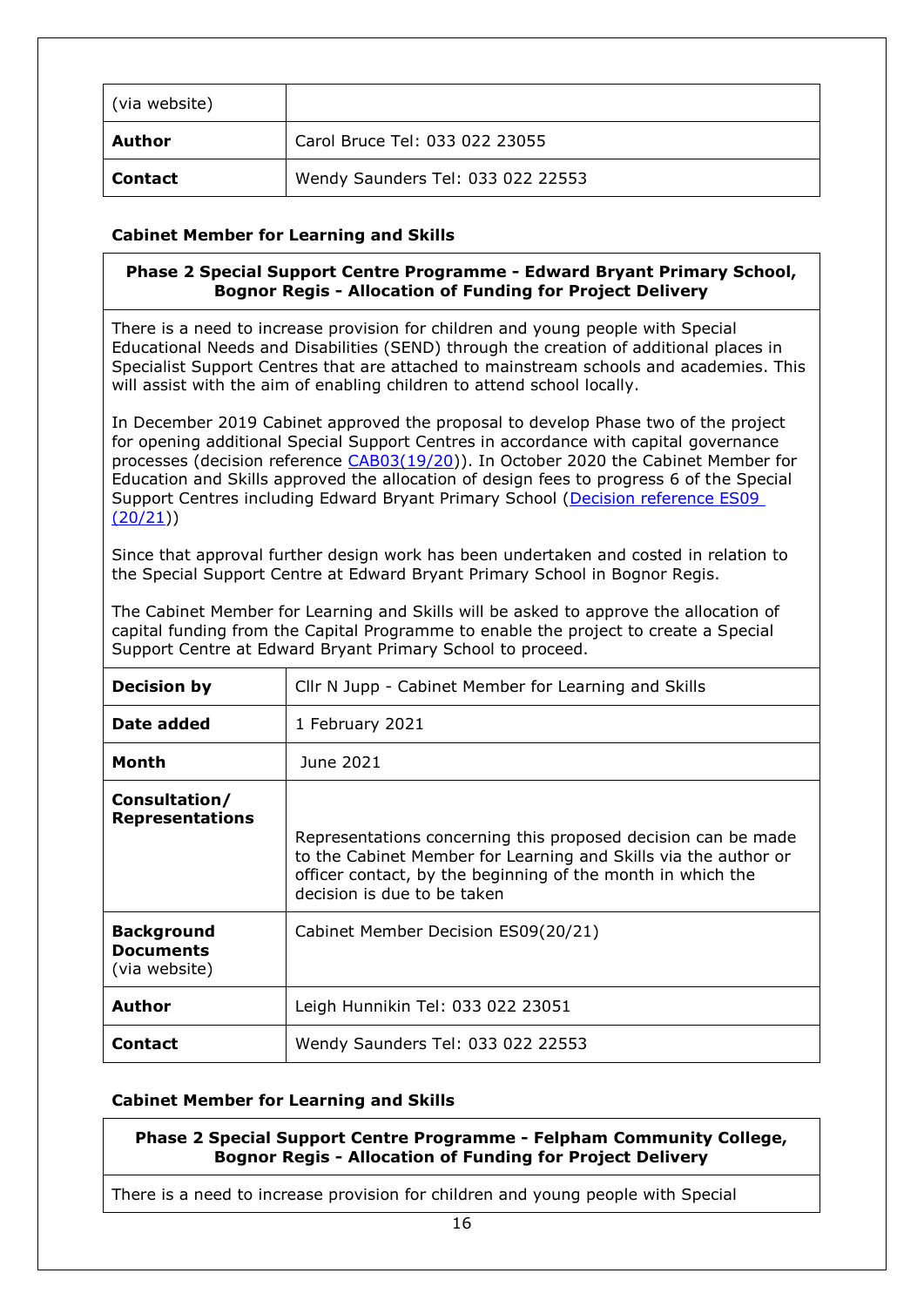Educational Needs and Disabilities (SEND) through the creation of additional places in Specialist Support Centres that are attached to mainstream schools and academies. This will assist with the aim of enabling children to attend school locally.

In December 2019 Cabinet approved the proposal to develop Phase two of the project for opening additional Special Support Centres in accordance with capital governance processes (decision reference [CAB03\(19/20\)](CAB03(19/20)). In October 2020 the Cabinet Member for Education and Skills approved the allocation of design fees to progress 6 of the Special Support Centres including Felpham Community College [\(Decision reference ES09](https://westsussex.moderngov.co.uk/ieDecisionDetails.aspx?ID=1080)  [\(20/21\)](https://westsussex.moderngov.co.uk/ieDecisionDetails.aspx?ID=1080))

Since that approval further design work has been undertaken and costed in relation to the Special Support Centre at Felpham Community College in Bognor Regis.

The Cabinet Member for Learning and Skills will be asked to approve the allocation of capital funding from the Capital Programme to enable the project to create a Special Support Centre at Felpham Community College to proceed.

| <b>Decision by</b>                                     | Cllr N Jupp - Cabinet Member for Learning and Skills                                                                                                                                                                            |
|--------------------------------------------------------|---------------------------------------------------------------------------------------------------------------------------------------------------------------------------------------------------------------------------------|
| Date added                                             | 1 February 2021                                                                                                                                                                                                                 |
| Month                                                  | June 2021                                                                                                                                                                                                                       |
| Consultation/<br><b>Representations</b>                | Representations concerning this proposed decision can be made<br>to the Cabinet Member for Learning and Skills via the author or<br>officer contact, by the beginning of the month in which the<br>decision is due to be taken. |
| <b>Background</b><br><b>Documents</b><br>(via website) | Cabinet Member Decision ES09(20/21)                                                                                                                                                                                             |
| <b>Author</b>                                          | Leigh Hunnikin Tel: 033 022 23051                                                                                                                                                                                               |
| Contact                                                | Wendy Saunders Tel: 033 022 22553                                                                                                                                                                                               |

## **Cabinet Member for Learning and Skills**

## <span id="page-16-0"></span>**Phase 2 Special Support Centre Programme - St Margaret's CE Primary School, Angmering - Allocation of Funding**

There is a need to increase provision for children and young people with Special Educational Needs and Disabilities (SEND) through the creation of additional places in Specialist Support Centres that are attached to mainstream schools and academies. This will assist with the aim of enabling children to attend school locally.

In December 2019 Cabinet approved the proposal to develop Phase two of the project for opening additional Special Support Centres in accordance with capital governance processes (decision reference [CAB03\(19/20\)](https://westsussex.moderngov.co.uk/ieDecisionDetails.aspx?ID=781)). In October 2020 the Cabinet Member for Education and Skills approved the allocation of design fees to progress 6 of the Special Support Centres including St Margaret's CE Primary School ([Decision reference ES09](https://westsussex.moderngov.co.uk/ieDecisionDetails.aspx?ID=1080)  [\(20/21\)](https://westsussex.moderngov.co.uk/ieDecisionDetails.aspx?ID=1080))

Since that approval further design work has been undertaken and costed in relation to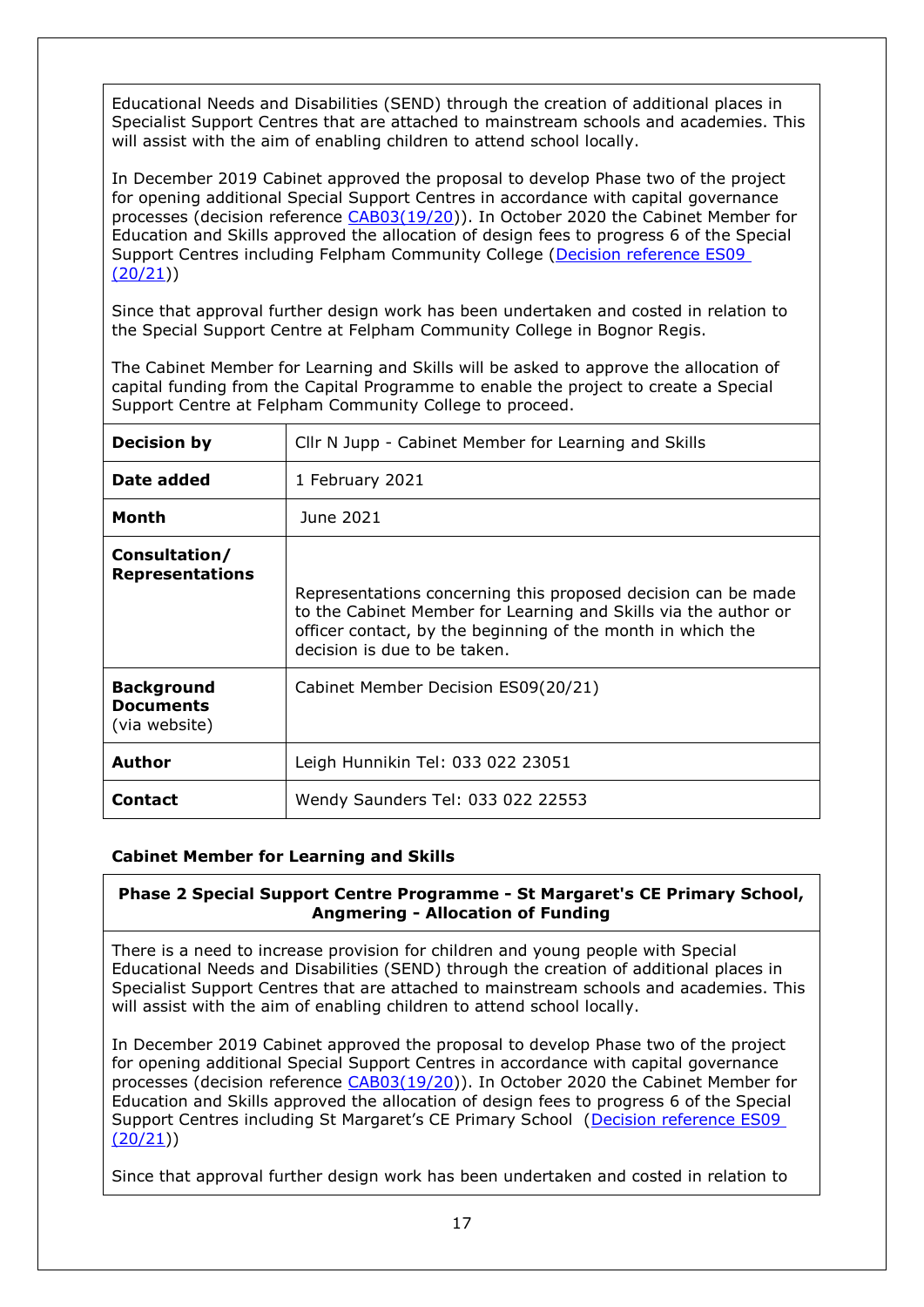the Special Support Centre at St Margaret's CE Primary School.

The Cabinet Member for Learning and Skills will be asked to approve the allocation of capital funding from the Capital Programme to enable the project to create a Special Support Centre at St Margaret's CE Primary School to proceed.

| <b>Decision by</b>                                     | Cllr N Jupp - Cabinet Member for Learning and Skills                                                                                                                                                                           |
|--------------------------------------------------------|--------------------------------------------------------------------------------------------------------------------------------------------------------------------------------------------------------------------------------|
| Date added                                             | 1 December 2020                                                                                                                                                                                                                |
| Month                                                  | June 2021                                                                                                                                                                                                                      |
| Consultation/<br><b>Representations</b>                | Representations concerning this proposed decision can be made<br>to the Cabinet Member for Learning and Skills via the author or<br>officer contact, by the beginning of the month in which the<br>decision is due to be taken |
| <b>Background</b><br><b>Documents</b><br>(via website) | Cabinet Member Decision ES09(20/21)                                                                                                                                                                                            |
| Author                                                 | Leigh Hunnikin Tel: 033 022 23051                                                                                                                                                                                              |
| <b>Contact</b>                                         | Wendy Saunders Tel: 033 022 22553                                                                                                                                                                                              |

## **Cabinet Member for Learning and Skills**

#### <span id="page-17-0"></span>**Phase 2 Special Support Centre Programme - West Park Primary School, Worthing - Allocation of Funding**

There is a need to increase provision for children and young people with Special Educational Needs and Disabilities (SEND) through the creation of additional places in Specialist Support Centres that are attached to mainstream schools and academies. This will assist with the aim of enabling children to attend school locally.

In December 2019 Cabinet approved the proposal to develop Phase two of the project for opening additional Special Support Centres in accordance with capital governance processes (decision reference [CAB03\(19/20\)](https://westsussex.moderngov.co.uk/ieDecisionDetails.aspx?ID=781)). In October 2020 the Cabinet Member for Education and Skills approved the allocation of design fees to progress 6 of the Special Support Centres including West Park Primary School [\(Decision reference ES09 \(20/21\)](https://westsussex.moderngov.co.uk/ieDecisionDetails.aspx?ID=1080))

Since that approval further design work has been undertaken and costed in relation to the Special Support Centre at West Park Primary School in Worthing.

The Cabinet Member for Learning and Skills will be asked to approve the allocation of capital funding from the Capital Programme to enable the project to create a Special Support Centre at West Park Primary School proceed.

| <b>Decision by</b>                      | Cllr N Jupp - Cabinet Member for Learning and Skills |
|-----------------------------------------|------------------------------------------------------|
| Date added                              | 1 December 2020                                      |
| Month                                   | June 2021                                            |
| Consultation/<br><b>Representations</b> |                                                      |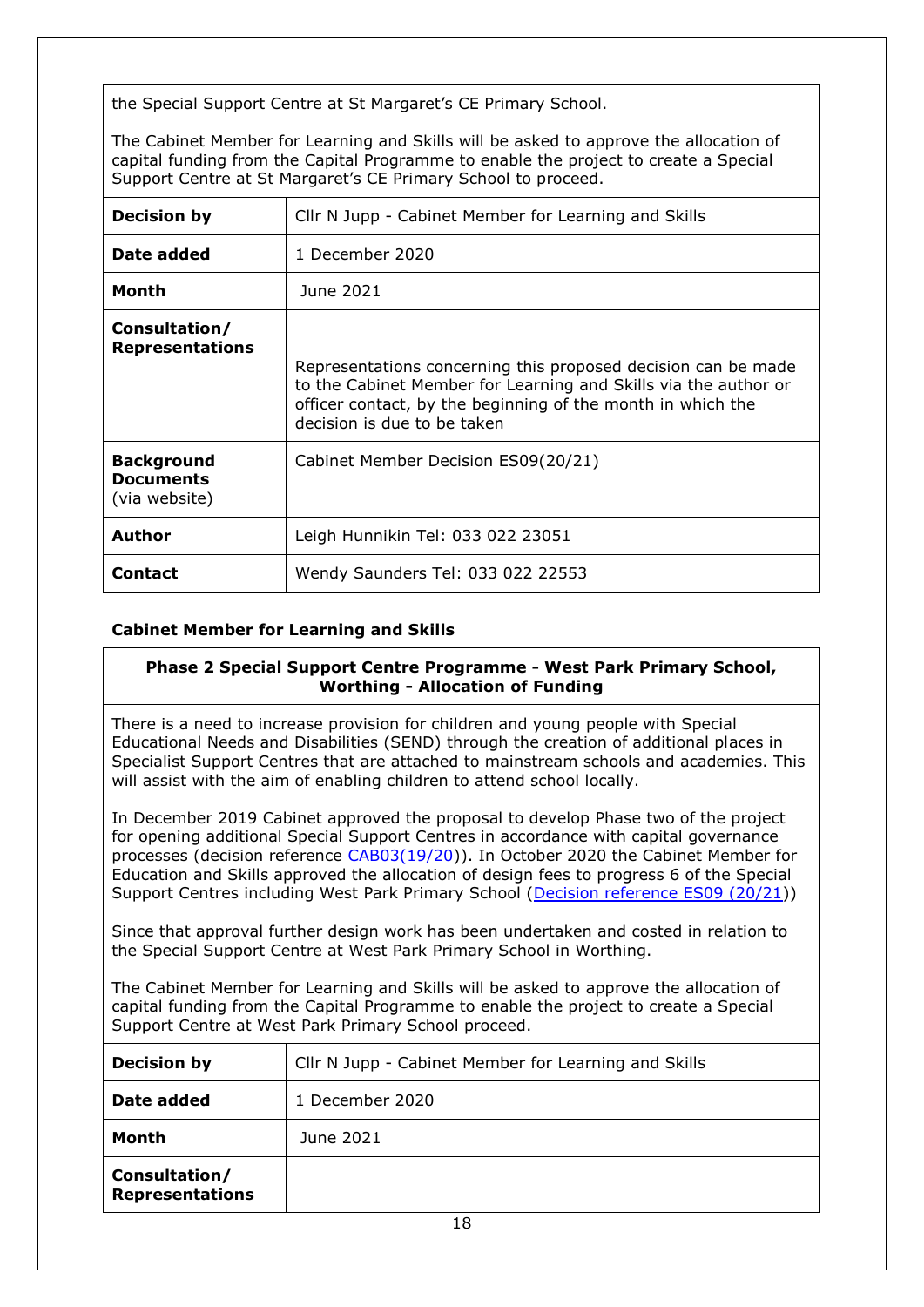|                                                        | Representations concerning this proposed decision can be made<br>to the Cabinet Member for Learning and Skills via the author or<br>officer contact, by the beginning of the month in which the<br>decision is due to be taken |
|--------------------------------------------------------|--------------------------------------------------------------------------------------------------------------------------------------------------------------------------------------------------------------------------------|
| <b>Background</b><br><b>Documents</b><br>(via website) | Cabinet Member Decision ES09(20/21)                                                                                                                                                                                            |
| <b>Author</b>                                          | Leigh Hunnikin Tel: 033 022 23051                                                                                                                                                                                              |
| <b>Contact</b>                                         | Wendy Saunders Tel: 033 022 22553                                                                                                                                                                                              |

## **Director of Property and Assets**

## <span id="page-18-0"></span>**Award of Contract for the Woodlands Meed College New Build Project**

Woodlands Meed is a Special School and College for 2-19-year old pupils located in Burgess Hill.

Due to suitability and condition issues of the existing accommodation at the College site, in May 2020 Cabinet agreed that funding was allocated to replace the College building on its existing site [\(Decision reference CAB03 \(20/21\)](https://westsussex.moderngov.co.uk/ieDecisionDetails.aspx?ID=912) refers). As part of the decision authority was delegated to the Director of Property and Assets that, subject to receipt of planning permission and statutory consents, a construction contract was entered into for rebuilding the College.

The County Council together with the Councils Multi-Disciplinary Consultant have developed a formal proposal to rebuild Woodlands Meed College on its current site. A buildable design option that meets the gross budget of  $E20m$  has been agreed with the school and the County Council.

A procurement has been undertaken and the Director of Property and Assets will be asked to approve the award of the construction contract to the preferred provider for the construction phase, of the project to replace Woodlands Meed College.

| <b>Decision by</b>                                     | Andrew Edwards - Director of Property and Assets                                                                                                                                                                                                                          |
|--------------------------------------------------------|---------------------------------------------------------------------------------------------------------------------------------------------------------------------------------------------------------------------------------------------------------------------------|
| Date added                                             | 21 April 2021                                                                                                                                                                                                                                                             |
| Month                                                  | June 2021                                                                                                                                                                                                                                                                 |
| Consultation/<br><b>Representations</b>                | Procurement<br>Legal<br>Finance<br>Property and Assets<br>Representations concerning this proposed decision can be made<br>to the Director of Property and Assets, via the officer contact, by<br>the beginning of the month in which the decision is due to be<br>taken. |
| <b>Background</b><br><b>Documents</b><br>(via website) | Cabinet Decision CAB03(20/21)                                                                                                                                                                                                                                             |
| Author                                                 | Carol Bruce Tel: 033 022 23055                                                                                                                                                                                                                                            |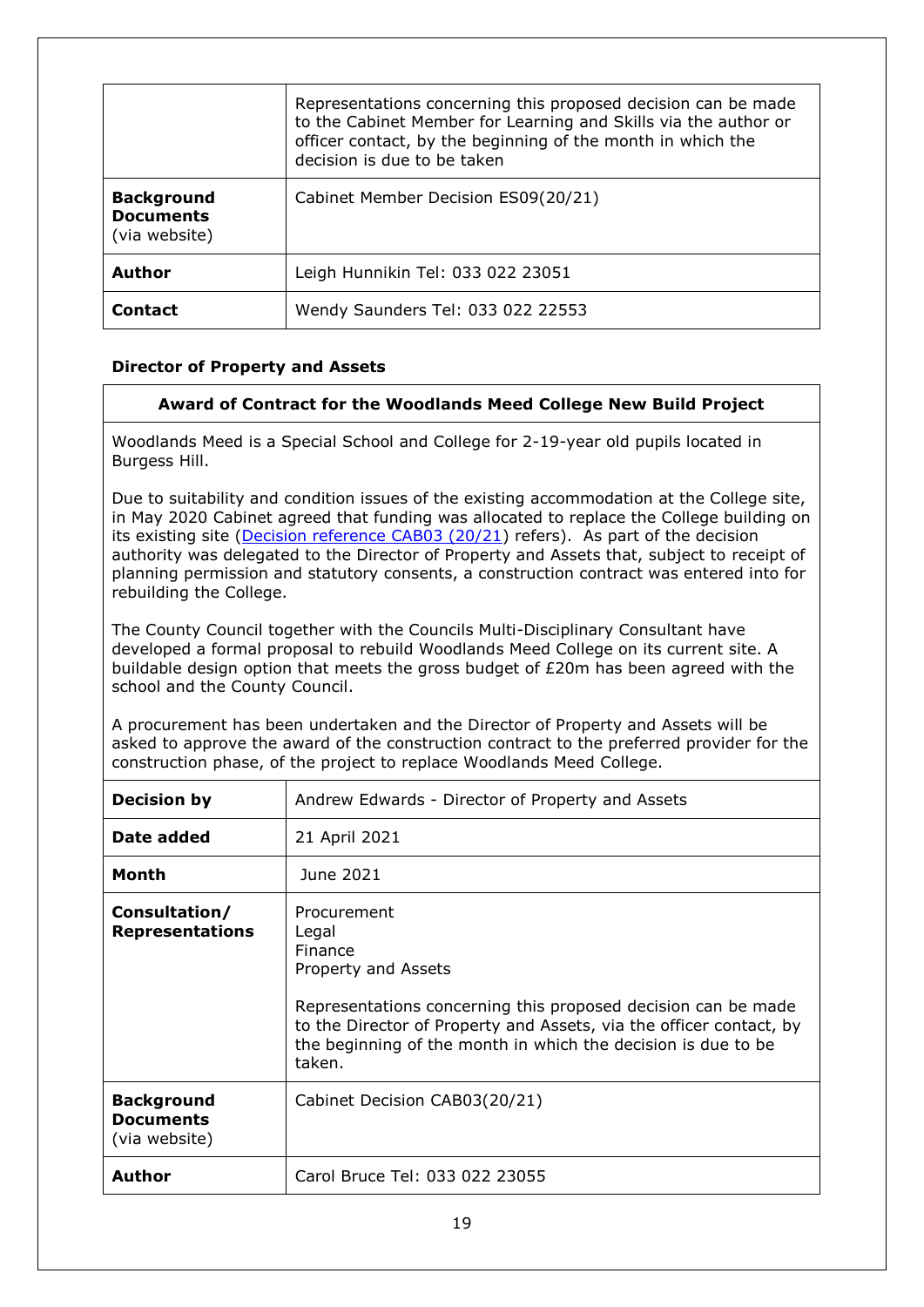### **Director of Property and Assets**

## <span id="page-19-0"></span>**Award of contract for construction of an All Weather Pitch at The Forest School, Horsham**

In July 2020 the Cabinet Member for Education and Skills approved the siting of additional accommodation for QEII School on some of the existing playing field at The Forest School (Decision reference [ES02\(20/21\)](https://westsussex.moderngov.co.uk/ieDecisionDetails.aspx?id=975&LLL=0)). In order to mitigate the impact of the loss of the playing field an All Weather Pitch will be constructed at The Forest School.

The All-Weather pitch will enable pupils to undertake outside sport activities all year round whilst also providing the school the ability to generate additional income through letting.

As part of a separate key decision process the Cabinet Member for Education and Skills will be asked to approve the allocation of capital funding from Section 106 contributions to undertake a project to provide an All Weather Pitch at The Forest School. The Cabinet Member will also be asked to delegate authority to the Director of property and Assets to award the contract for the project.

Subject to this delegation of authority from the Cabinet Member, the Director of Property and Assets will then be asked to approve the award of contract for the proposed project at The Forest School.

| <b>Decision by</b>                                     | Andrew Edwards - Director of Property and Assets                                                                                                                                                                                                   |
|--------------------------------------------------------|----------------------------------------------------------------------------------------------------------------------------------------------------------------------------------------------------------------------------------------------------|
| Date added                                             | 11 January 2021                                                                                                                                                                                                                                    |
| <b>Month</b>                                           | June 2021                                                                                                                                                                                                                                          |
| Consultation/<br><b>Representations</b>                | Procurement<br>Legal<br>Finance<br>Representations concerning this proposed decision can be made<br>to the Director of Property and Assets, via the contact officer, by<br>the beginning of the month in which the decision is due to be<br>taken. |
| <b>Background</b><br><b>Documents</b><br>(via website) | <b>None</b>                                                                                                                                                                                                                                        |
| <b>Author</b>                                          | Liam Hayward Tel: 033 022 22002                                                                                                                                                                                                                    |
| <b>Contact</b>                                         | Wendy Saunders Tel: 033 022 22553                                                                                                                                                                                                                  |

#### **Director of Property and Assets**

## <span id="page-19-1"></span>**Extension to the Pre-Construction Services Agreement for Woodlands Meed College New Build Project**

Woodlands Meed is a Special School and College for 2-19-year old pupils located in Burgess Hill.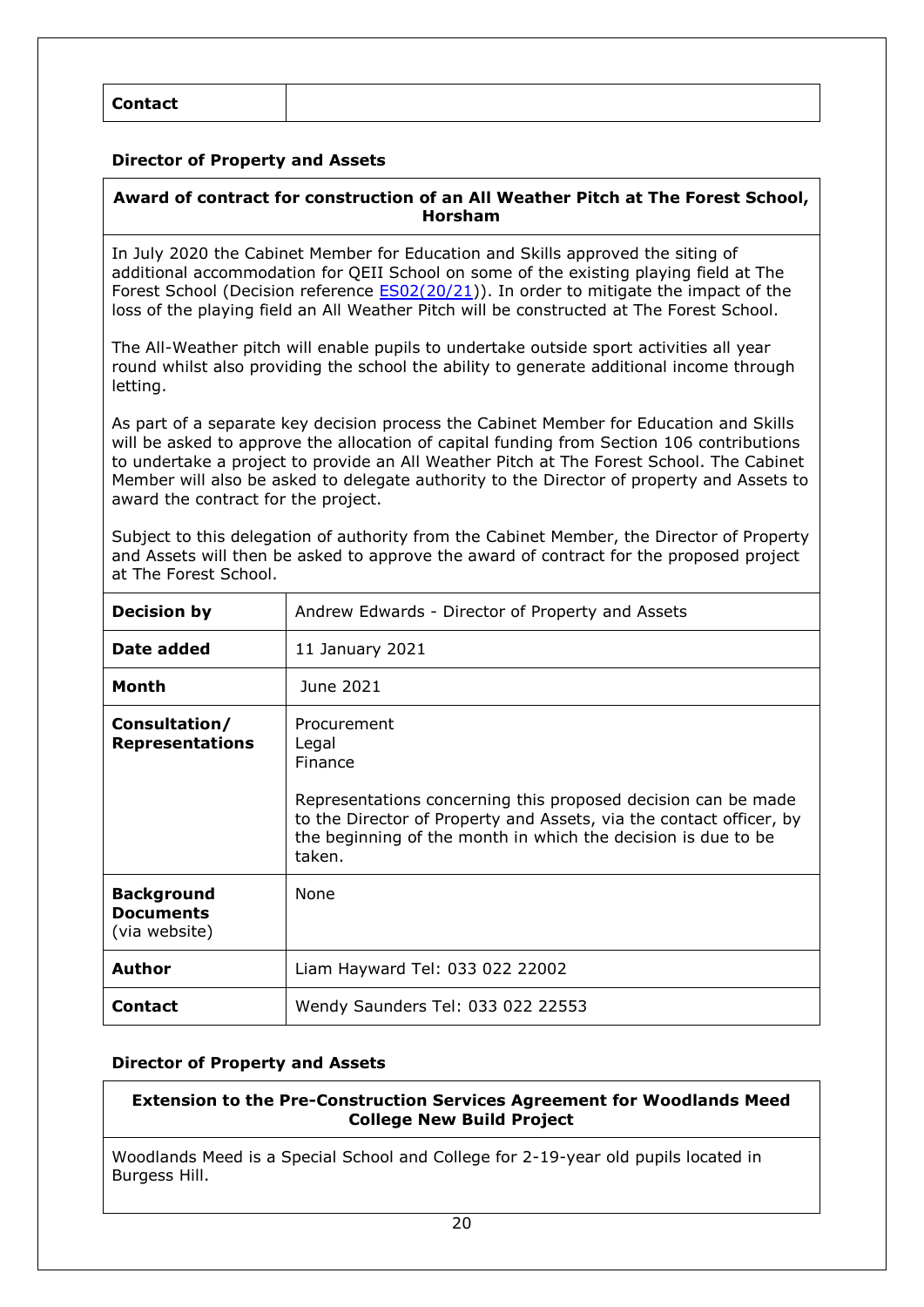Due to suitability and condition issues of the existing accommodation at the College site, in May 2020 Cabinet agreed that funding was allocated to replace the College building on its existing site (Decision reference [CAB03 \(20/21\)](https://westsussex.moderngov.co.uk/ieDecisionDetails.aspx?ID=912) refers). As part of the decision authority was delegated to the Director of Property and Assets that, subject to receipt of planning permission and statutory consents, a construction contract was entered into for rebuilding the College.

A Pre-Construction Services Agreement was executed in February 2021 to appoint the contractor at Stage 4 of the project to ensure buildability and reduce risk; due to design changes this agreement requires extending. The Director of Property and Assets will be asked to approve the extension to the pre-construction services agreement.

| <b>Decision by</b>                                     | Andrew Edwards - Director of Property and Assets                                                                                                                                                                                                      |
|--------------------------------------------------------|-------------------------------------------------------------------------------------------------------------------------------------------------------------------------------------------------------------------------------------------------------|
| Date added                                             | 29 April 2021                                                                                                                                                                                                                                         |
| Month                                                  | June 2021                                                                                                                                                                                                                                             |
| Consultation/<br><b>Representations</b>                | College<br>Governing Body<br>Representations concerning this proposed decision can be made<br>to the Director of Property and Assets via the author or officer<br>contact, by the beginning of the month in which the decision is<br>due to be taken. |
| <b>Background</b><br><b>Documents</b><br>(via website) | Cabinet Report CAB03(20/21)                                                                                                                                                                                                                           |
| Author                                                 | Carol Bruce Tel: 033 022 23055                                                                                                                                                                                                                        |
| <b>Contact</b>                                         | Wendy Saunders Tel: 033 022 22553                                                                                                                                                                                                                     |

## **Cabinet Member for Learning and Skills**

## <span id="page-20-0"></span>**Burgess Hill Northern Arc - New Secondary School - Allocation of Capital Funding for Design Fees**

Homes England has secured planning permission for a new 3500 home development on land known as the Northern Arc of Burgess Hill. As part of the overall plan, a site for a new Secondary School has been provided to ensure sufficient secondary school places to serve the development. In addition, a financial contribution of £18m has been secured through a Section 106 Agreement to contribute towards the construction costs of the new school.

All Year 7 places at local Secondary Schools are full for September 2021. A new Secondary School is therefore required to provide for both the increasing population in the area and the additional need generated by the development.

A feasibility study for building the new school has been commissioned through the County Council's Multi-Disciplinary Consultant (MDC), Faithful+Gould Ltd. The school is proposed to open in September 2024; therefore following the conclusion of the feasibility study the detailed design phase will need to follow without delay.

Following conclusion of the feasibility stage, the Cabinet Member for Learning and Skills will be asked to approve the allocation of the funds required to enable the project to be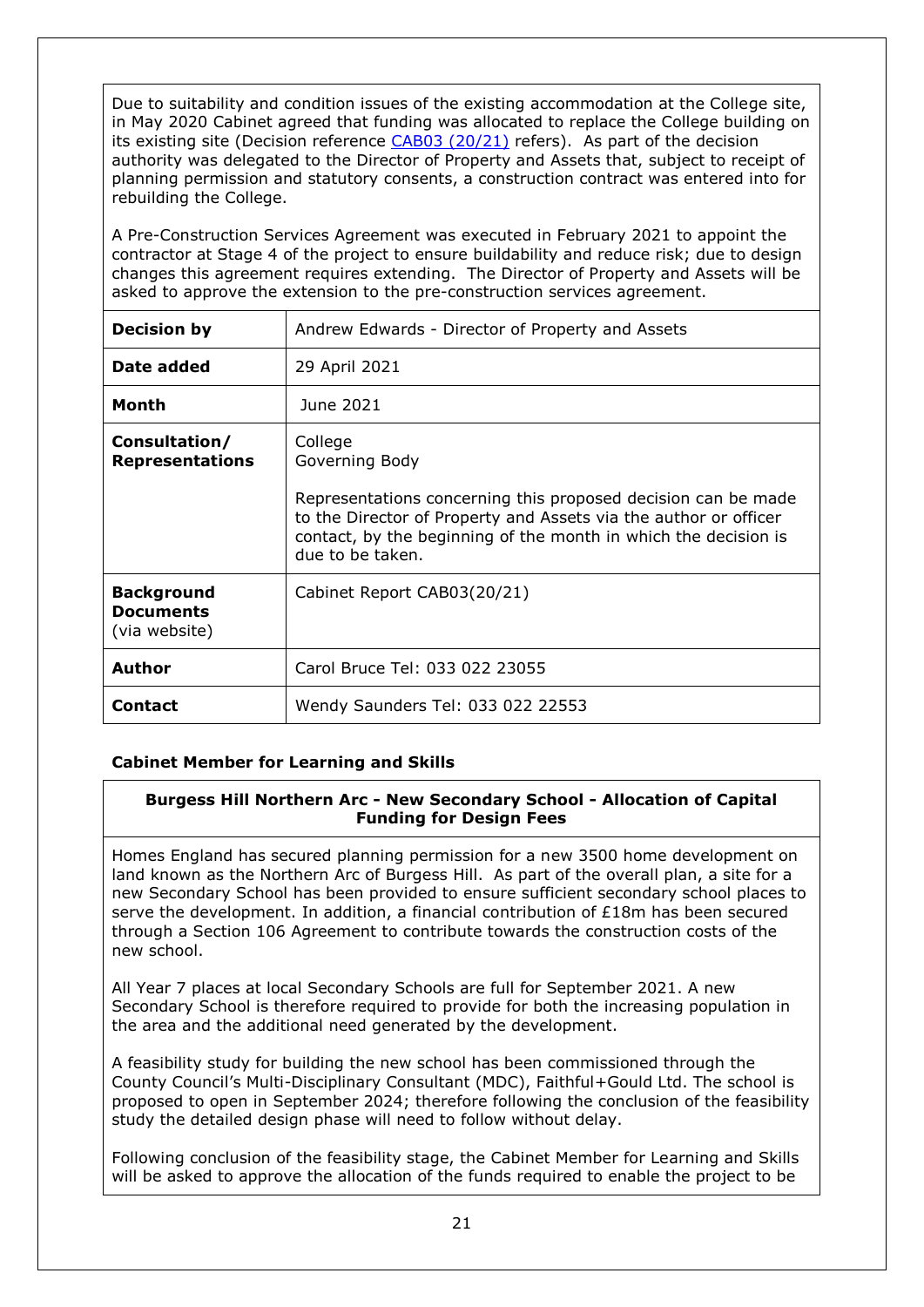| designed fully including the submission of a planning application. |                                                                                                                                                                                                                                                                                                          |
|--------------------------------------------------------------------|----------------------------------------------------------------------------------------------------------------------------------------------------------------------------------------------------------------------------------------------------------------------------------------------------------|
| <b>Decision by</b>                                                 | Cllr N Jupp - Cabinet Member for Learning and Skills                                                                                                                                                                                                                                                     |
| Date added                                                         | 14 May 2021                                                                                                                                                                                                                                                                                              |
| Month                                                              | June 2021                                                                                                                                                                                                                                                                                                |
| Consultation/<br><b>Representations</b>                            | Schools<br>Parents and local residents<br>Parish and District Councils<br>Representations concerning this proposed decision can be made<br>to the Cabinet Member for Learning and Skills via the author or<br>officer contact, by the beginning of the month in which the<br>decision is due to be taken |
| <b>Background</b><br><b>Documents</b><br>(via website)             | <b>None</b>                                                                                                                                                                                                                                                                                              |
| Author                                                             | Leigh Hunnikin Tel: 033 022 23051                                                                                                                                                                                                                                                                        |
| <b>Contact</b>                                                     | Wendy Saunders Tel: 033 022 22553                                                                                                                                                                                                                                                                        |

## **Director of Property and Assets**

## <span id="page-21-0"></span>**Award of contract for the expansion of Palatine Primary School**

Palatine Primary School in Worthing caters for a wide range of Special Educational Needs for children aged between 2 and 11 with moderate, severe or profound learning needs.

Following a review of existing and projected numbers on roll, the need for capital investment in the school was identified to meet an increase in pupils from 153 to 177. As part of a separate key decision process the Cabinet Member for Education and Skills approved the allocation of capital funding from the Basic Need Capital Programme to provide additional accommodation at Palatine Primary School. The Cabinet Member also delegated authority to the Director of Property and Assets to award the contract for the expansion project (decision **ES13(20/21)** refers.

Further to this delegation of authority from the Cabinet Member, the Director of Property and Assets will be asked to approve the award of contract for the expansion of Palatine Primary School.

| <b>Decision by</b>                      | Andrew Edwards - Director of Property and Assets                                                                                                                                                                                                          |
|-----------------------------------------|-----------------------------------------------------------------------------------------------------------------------------------------------------------------------------------------------------------------------------------------------------------|
| Date added                              | 4 January 2021                                                                                                                                                                                                                                            |
| Month                                   | July 2021                                                                                                                                                                                                                                                 |
| Consultation/<br><b>Representations</b> | Procurement<br>Legal<br><b>Finance</b><br>Representations concerning this proposed decision can be made<br>to the Director of Property and Assets, via the officer contact, by<br>the beginning of the month in which the decision is due to be<br>taken. |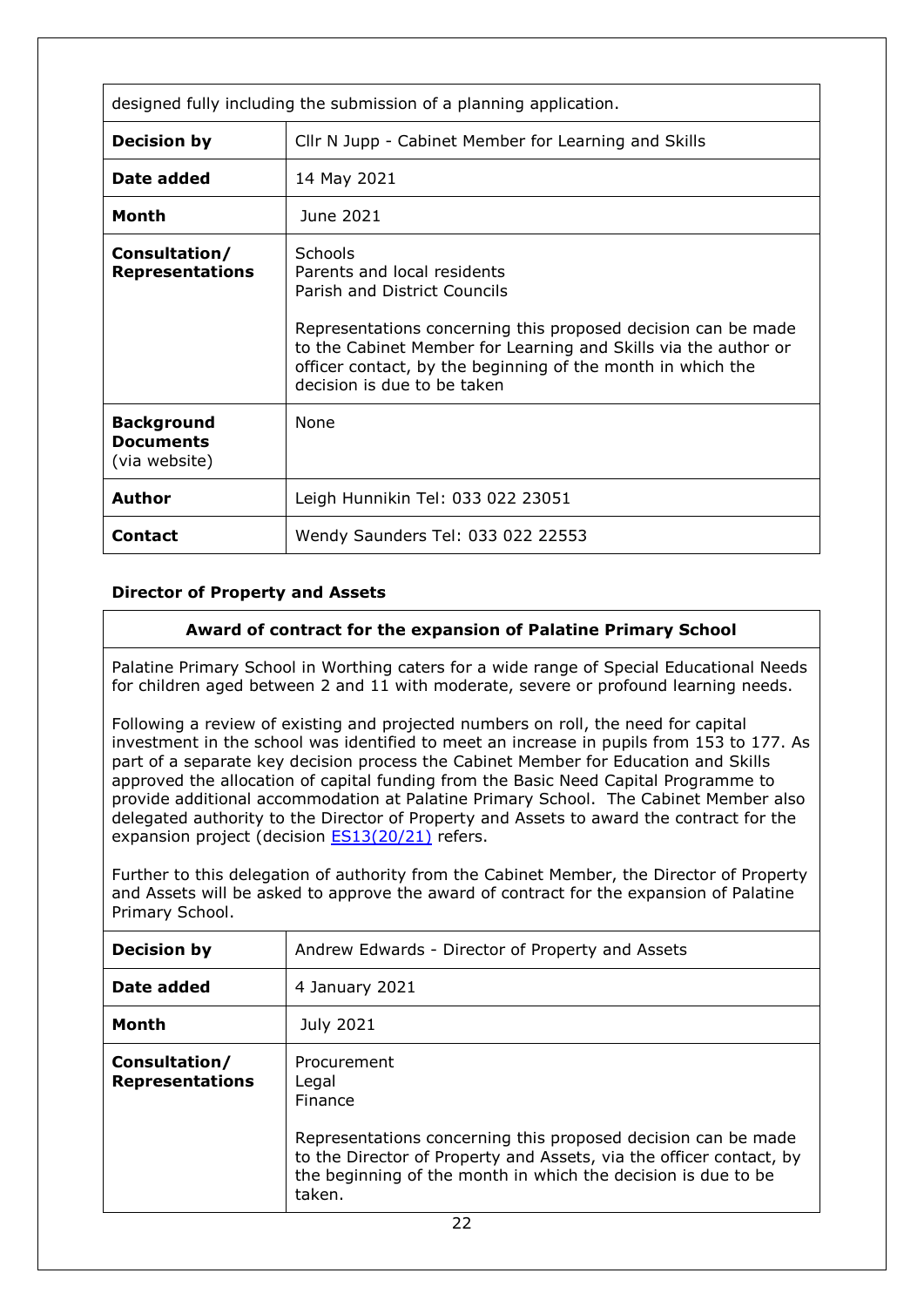| <b>Background</b><br><b>Documents</b><br>(via website) | None                                |
|--------------------------------------------------------|-------------------------------------|
| Author                                                 | Paul Hemming Tel: 033 022 23519     |
| <b>Contact</b>                                         | Wendy Saunders - Tel: 033 022 22553 |

## **Director of Education and Skills**

#### <span id="page-22-0"></span>**Award of a Pseudo-Dynamic Purchasing System for Independent Alternative Provision for children with Special Educational Needs and Disabilities (SEND)**

In March 2021 the Cabinet Member for Education and Skills approved the commencement of a procurement process for a new Pseudo-Dynamic Purchasing System (P-DPS), to enable Independent Alternative Provision (IAP) which is non-regulated and supports the educational requirements of individual children with SEND to be commissioned.

As part of the decision the Cabinet Member also delegated authority to the Director of Education and Skills to implement the P-DPS for the supply of IAP (decision [ES16](https://westsussex.moderngov.co.uk/ieDecisionDetails.aspx?id=1222&LLL=0)  [\(20/21\)](https://westsussex.moderngov.co.uk/ieDecisionDetails.aspx?id=1222&LLL=0) refers).

The procurement is being undertaken and, on conclusion, the Director of Education and Skills will be asked to award the contracts to providers that meet the criteria and standards required to join the P-DPS.

| <b>Decision by</b>                                     | Paul Wagstaff - Director of Education and Skills                                                                                                                                                               |
|--------------------------------------------------------|----------------------------------------------------------------------------------------------------------------------------------------------------------------------------------------------------------------|
| Date added                                             | 28 May 2021                                                                                                                                                                                                    |
| Month                                                  | July 2021                                                                                                                                                                                                      |
| Consultation/<br><b>Representations</b>                | Representations concerning this proposed decision can be made<br>to the Director of Education and Skills via the officer contact, by<br>the beginning of the month in which the decision is due to be<br>taken |
| <b>Background</b><br><b>Documents</b><br>(via website) | Cabinet Member Decision ES16 (20/21)                                                                                                                                                                           |
| <b>Author</b>                                          |                                                                                                                                                                                                                |
| <b>Contact</b>                                         | Wendy Saunders Tel: 033 022 22553                                                                                                                                                                              |

## **Cabinet Member for Learning and Skills**

#### <span id="page-22-1"></span>**Allocation of Funding for Investment in Site Security and Fencing Improvements in West Sussex Maintained Schools**

The County Council's Lockdown Policy for schools was published in 2019 and provides guidance on managing the safety of staff and pupils during a potential security incident. As a result of individual school risk assessments, carried out to meet the requirements of the Policy, a number of schools have requested exceptional support with funding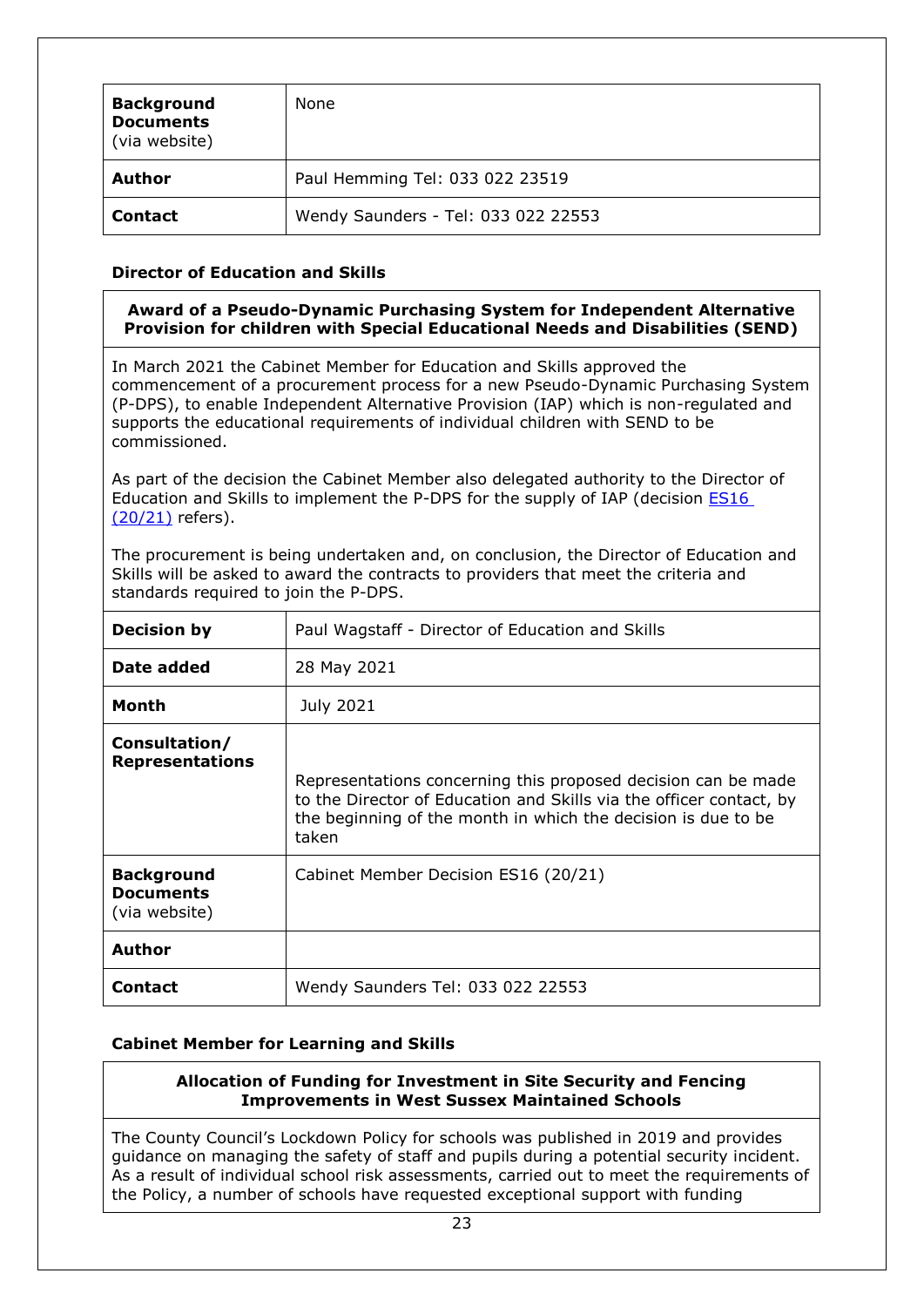improvements to school sites which directly link with ensuring the safeguarding of the children in their care. These requests mainly relate to the need for improved boundary fencing to secure the school site. Current funding devolved to schools direct, i.e. devolved formula capital grant is not proving sufficient to fully fund these works.

The capital maintenance budget for the 2021/22 year is fully committed, therefore a specific capital allocation is sought to enable improvements to be carried out at a number of school sites to minimise the risk to pupils and staff of intruders and/or to ensure the site is sufficiently secure to ensure pupils are safe and secure whilst on site.

The Cabinet Member for Learning and Skills will be asked to approve the allocation of funding for these works to be financed from funds within the approved capital programme.

| <b>Decision by</b>                                     | Cllr N Jupp - Cabinet Member for Learning and Skills                                                                                                                                                                            |
|--------------------------------------------------------|---------------------------------------------------------------------------------------------------------------------------------------------------------------------------------------------------------------------------------|
| Date added                                             | 18 June 2021                                                                                                                                                                                                                    |
| Month                                                  | July 2021                                                                                                                                                                                                                       |
| Consultation/<br><b>Representations</b>                | Representations concerning this proposed decision can be made<br>to the Cabinet Member for Learning and Skills via the author or<br>officer contact, by the beginning of the month in which the<br>decision is due to be taken. |
| <b>Background</b><br><b>Documents</b><br>(via website) | <b>None</b>                                                                                                                                                                                                                     |
| <b>Author</b>                                          | Leigh Hunnikin Tel: 033 022 23051                                                                                                                                                                                               |
| Contact                                                | Wendy Saunders Tel: 033 022 22553                                                                                                                                                                                               |

## **Director of Property and Assets**

## <span id="page-23-0"></span>**Award of contract to provide permanent accommodation for the expansion of River Beach Primary School, Littlehampton**

River Beach Primary School is a 3 form of entry Academy located in Littlehampton. Due to increased pupil population in Littlehampton, the school currently accommodates an increased intake of 30 pupils by using a 35+ year old modular unit that has reached the end of its life.

In November 2020 the Cabinet Member for Education and Skills approved the allocation of Section 106 funding for education infrastructure capital projects, including the expansion of River Beach [\(decision ES10 \(20/21\)](https://westsussex.moderngov.co.uk/documents/s19706/ES1020.21_S106_programme_Report.pdf) refers). As part of the decision the Cabinet Member also delegated authority to the Director of Property and Assets to undertake a procurement exercise and to enter into contracts for delivery of the projects. At the time of this decision it was not considered that an individual project would require an allocation in excess of £500,000; following a feasibility study the works required at River Beach are anticipated to exceed this value, meeting the criteria for an individual officer key decision.

The Director of Property and Assets will be asked to approve the award of contract for the expansion of River Beach Primary School.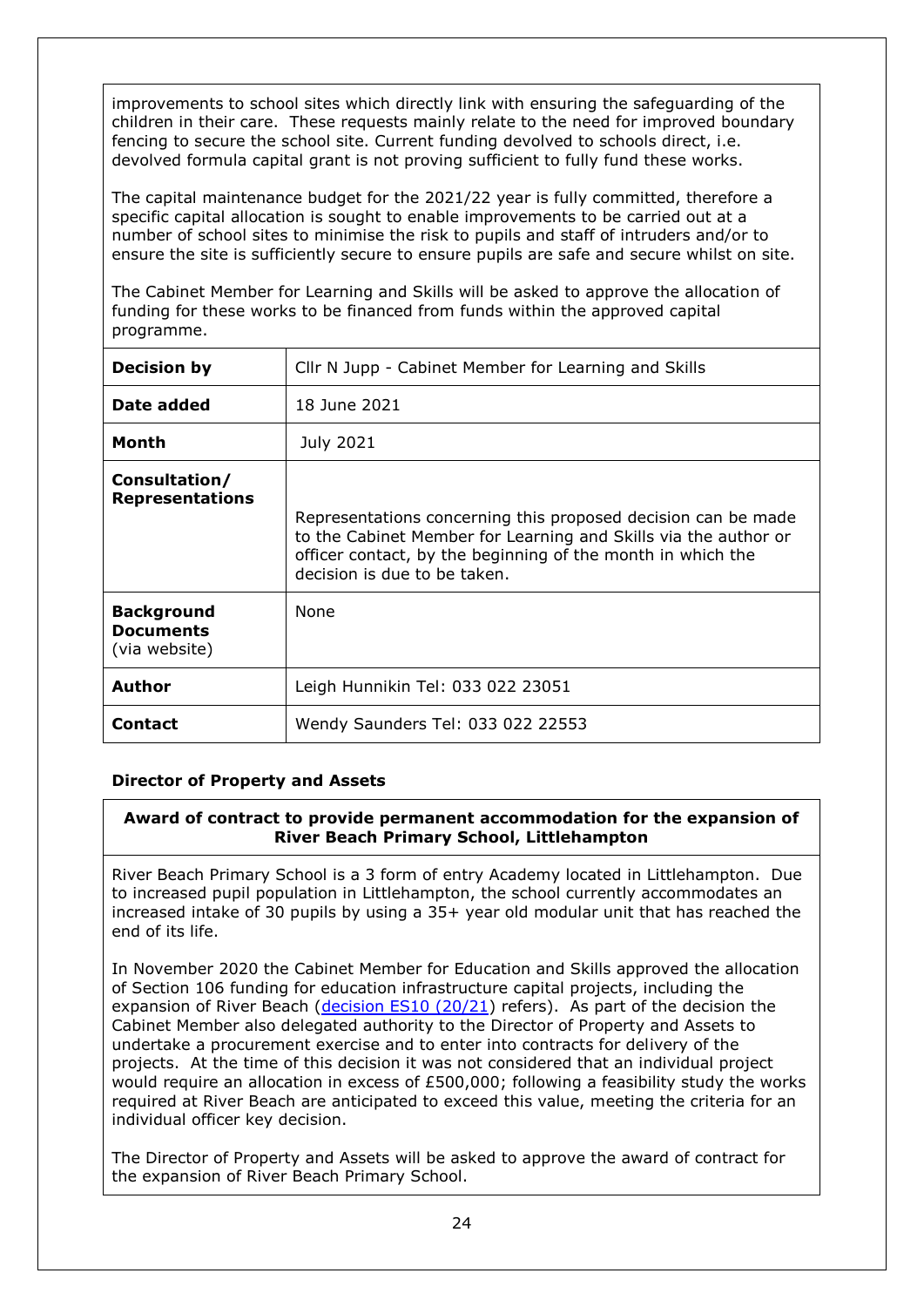| <b>Decision by</b>                                     | Andrew Edwards - Director of Property and Assets                                                                                                                                                                                                            |
|--------------------------------------------------------|-------------------------------------------------------------------------------------------------------------------------------------------------------------------------------------------------------------------------------------------------------------|
| Date added                                             | 18 June 2021                                                                                                                                                                                                                                                |
| Month                                                  | August 2021                                                                                                                                                                                                                                                 |
| Consultation/<br><b>Representations</b>                | Procurement<br>Legal<br>Finance<br>Representations concerning this proposed decision can be made<br>to the Director of Property and Assets via the author or officer<br>contact, by the beginning of the month in which the decision is<br>due to be taken. |
| <b>Background</b><br><b>Documents</b><br>(via website) | Cabinet Member Decision ES10(20/21)                                                                                                                                                                                                                         |
| Author                                                 | Paul Hemming Tel: 033 022 23519                                                                                                                                                                                                                             |
| <b>Contact</b>                                         | Wendy Saunders Tel: 033 022 22553                                                                                                                                                                                                                           |

# **Community Support, Fire and Rescue**

None

# <span id="page-24-0"></span>**Environment and Climate Change**

## **Cabinet Member for Environment and Climate Change**

## **West Sussex Minerals and Waste Development Scheme 2021-2024**

The County Council is required to prepare a Minerals and Waste Development Scheme, which sets out how the County Council will prepare the minerals and waste local plans and other policy documents over a rolling three-year period. The current Scheme covers the period 2020-2023 and needs to be updated.

The Cabinet Member for Environment and Climate Change will be asked to approve the West Sussex Minerals and Waste Development Scheme 2021-2024.

| <b>Decision by</b>                      | Cllr Urquhart - Cabinet Member for Environment and Climate<br>Change                                                                                                                                                                                                     |
|-----------------------------------------|--------------------------------------------------------------------------------------------------------------------------------------------------------------------------------------------------------------------------------------------------------------------------|
| Date added                              | 15 March 2021                                                                                                                                                                                                                                                            |
| Month                                   | June 2021                                                                                                                                                                                                                                                                |
| Consultation/<br><b>Representations</b> | South Downs National Park Authority<br>Representations concerning this proposed decision can be made<br>to the Cabinet Member for Environment and Climate Change, via<br>the officer contact, by the beginning of the month in which the<br>decision is due to be taken. |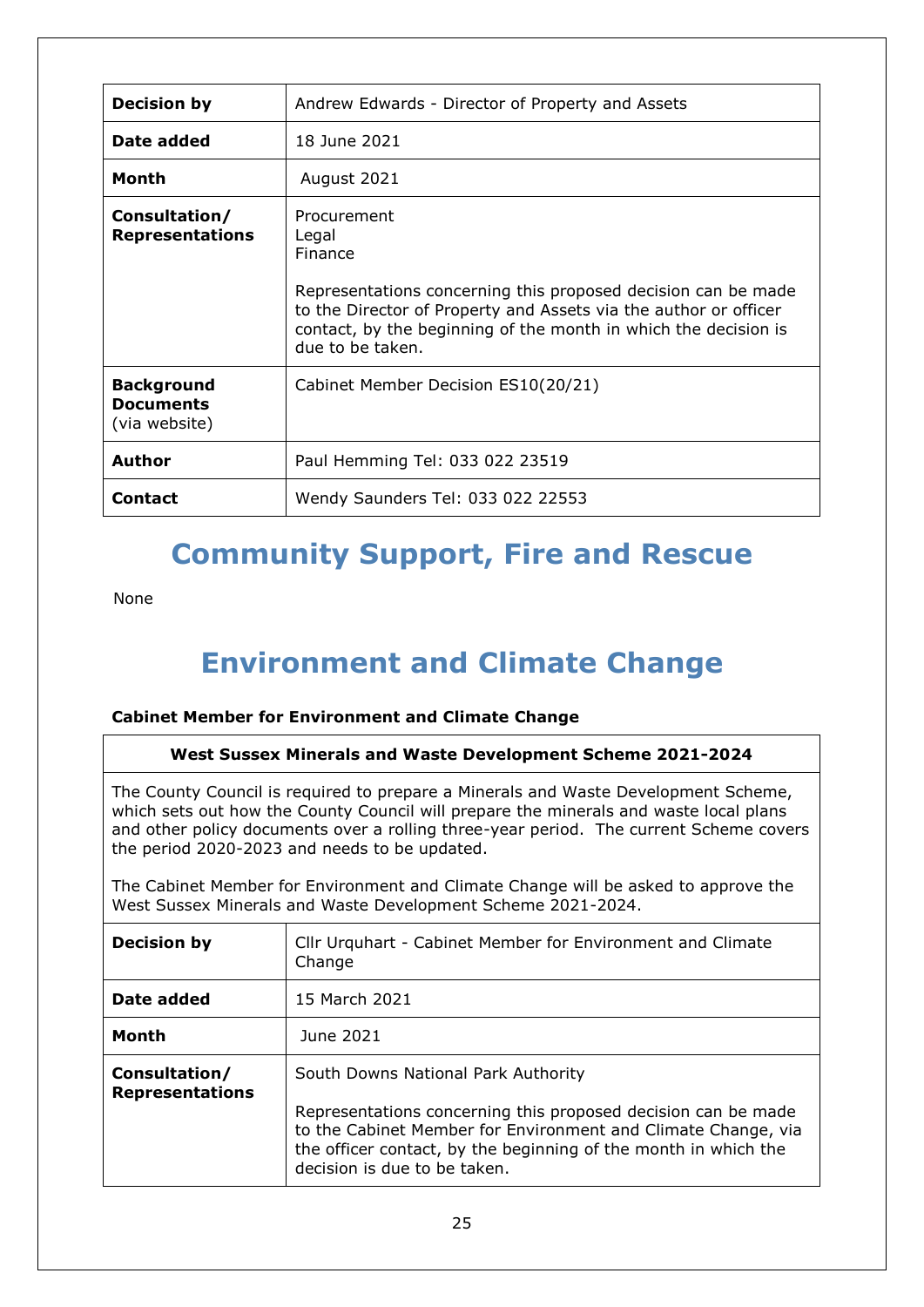| <b>Background</b><br><b>Documents</b><br>(via website) | None                            |
|--------------------------------------------------------|---------------------------------|
| Author                                                 | Rupy Sandhu Tel: 033 022 26454  |
| <b>Contact</b>                                         | Judith Shore Tel: 033 022 26052 |

## **Director of Environment and Public Protection**

## <span id="page-25-0"></span>**Award of contract for grid connection cabling works at the Halewick Lane Battery Storage project**

The Halewick Lane Battery Storage project proposes the re-development of the previously derelict North Sompting Waste Management Site into an income generating battery storage project. In an earlier phase of work the site was cleared of derelict buildings and prepared for installation of the new infrastructure.

The Cabinet Member for Environment and Climate Change [delegated authority](https://westsussex.moderngov.co.uk/ieDecisionDetails.aspx?ID=1214) to the Director of Environment and Public Protection to commence procurement for and to award a grid connection cabling contract. The procurement process has now concluded, and the Director will be asked to award the contract for the cabling works to join the Halewick Lane site to the Worthing grid.

| <b>Decision by</b>                                     | Steve Read - Director of Environment and Public Protection                                                                                                                                                                                                                                                 |
|--------------------------------------------------------|------------------------------------------------------------------------------------------------------------------------------------------------------------------------------------------------------------------------------------------------------------------------------------------------------------|
| Date added                                             | 28 May 2021                                                                                                                                                                                                                                                                                                |
| <b>Month</b>                                           | June 2021                                                                                                                                                                                                                                                                                                  |
| Consultation/<br><b>Representations</b>                | Director of Law and Assurance<br>Director of Finance and Support Services<br>Representations concerning this proposed decision can be made<br>to the Director of Environment and Public Protection, via the<br>officer contact, by the beginning of the month in which the<br>decision is due to be taken. |
| <b>Background</b><br><b>Documents</b><br>(via website) | None                                                                                                                                                                                                                                                                                                       |
| <b>Author</b>                                          | Tom Coates Tel: 033 022 26458                                                                                                                                                                                                                                                                              |
| <b>Contact</b>                                         | Judith Shore Tel: 033 022 26052                                                                                                                                                                                                                                                                            |

## **Director of Environment and Public Protection**

## <span id="page-25-1"></span>**Electric Vehicle Chargepoint Network: Contract Award**

In March 2020, the Cabinet Member for Environment [approved](https://westsussex.moderngov.co.uk/ieDecisionDetails.aspx?ID=875) the commencement of a procurement process to procure a concession contract to plan, install and operate a publicly accessible electric vehicle chargepoint network across West Sussex, and delegated authority to the Director of Environment and Public Protection, in consultation with the Director of Highways, Transport and Planning, to award the service concession contract to the successful bidder following the procurement exercise.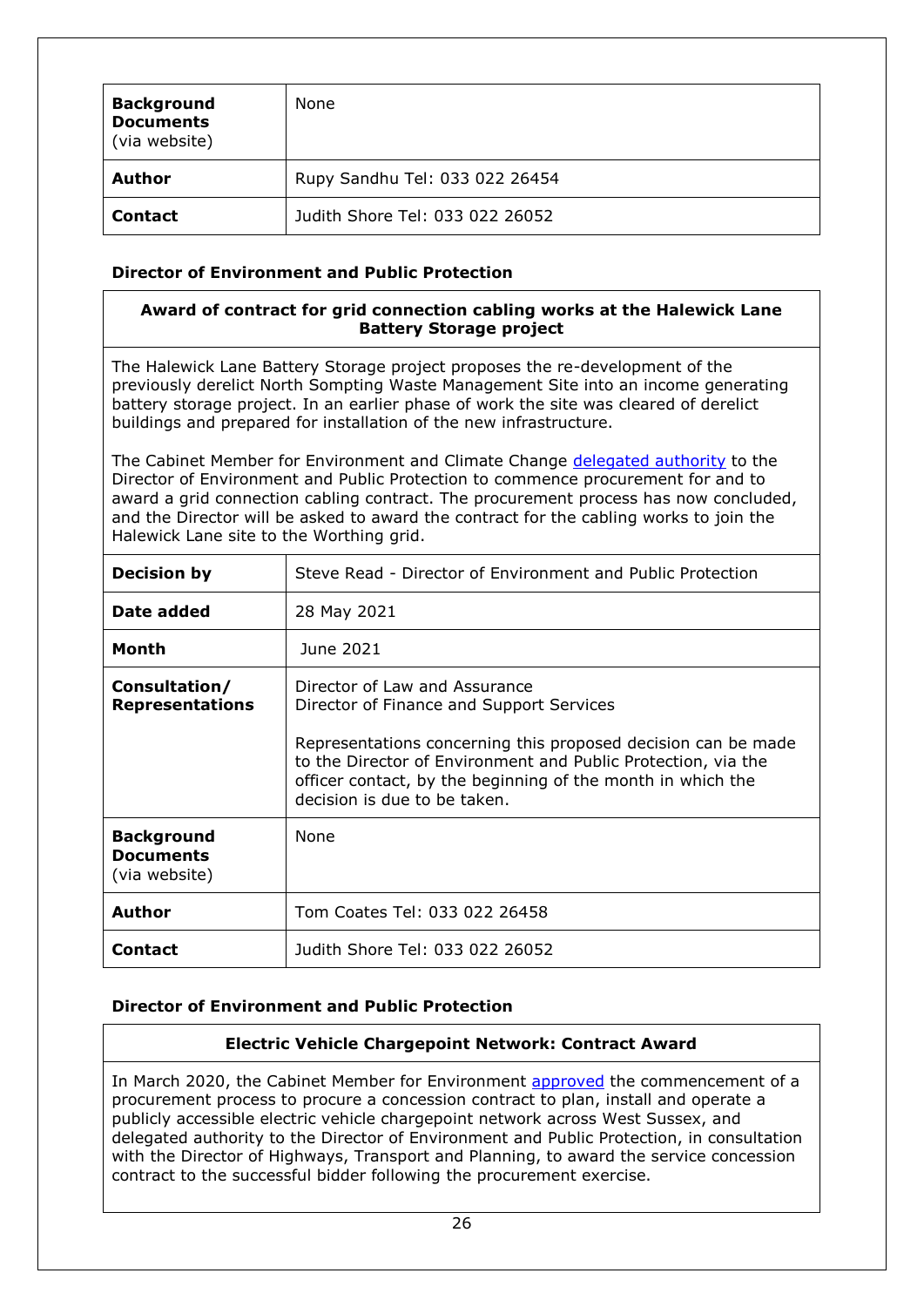The process has involved substantial involvement from the district and borough councils who have all supported the approach taken.

The formal procurement process has commenced and, on completion, the Director of Environment and Public Protection will be asked to approve the award of the contract to the preferred contractor to deliver and operate a chargepoint network across West Sussex.

| <b>Decision by</b>                                     | Steve Read - Director of Environment and Public Protection                                                                                                                                                                    |
|--------------------------------------------------------|-------------------------------------------------------------------------------------------------------------------------------------------------------------------------------------------------------------------------------|
| Date added                                             | 18 June 2021                                                                                                                                                                                                                  |
| <b>Month</b>                                           | August 2021                                                                                                                                                                                                                   |
| Consultation/<br><b>Representations</b>                | District and Borough councils<br>Internal stakeholders including legal, finance, procurement and<br>highways                                                                                                                  |
|                                                        | Representations concerning this proposed decision can be made<br>to the Director of Environment and Public Protection, via the<br>officer contact, by the beginning of the month in which the<br>decision is due to be taken. |
| <b>Background</b><br><b>Documents</b><br>(via website) | <b>None</b>                                                                                                                                                                                                                   |
| <b>Author</b>                                          | Ruth O'Brien Tel: 033 022 26455                                                                                                                                                                                               |
| <b>Contact</b>                                         | Judith Shore Tel: 033 022 26052                                                                                                                                                                                               |

## <span id="page-26-0"></span>**Finance and Property**

## **Cabinet Member for Finance and Property**

#### **Procurement of Heating Plant Replacement at Parkside, Horsham**

Parkside is a commercial administrative office in Horsham, owned by West Sussex County Council and functioning 24 hours a day seven days a week. The boilers supplying the heating and hot water are 28 years old, obsolete and started to fail. A feasibility study was delivered by consultants in October 2020 looking at all options to heat the building going forward. It is recommended that the existing boilers are replaced with new highly efficient units that will integrate renewable technology for the future. Funding for the procurement will come from the previously allocated block Capital Maintenance programme.

The Cabinet Member for Finance and Property will be asked to endorse the procurement and delegate to the Director for Property and Assets the authority to award the contract. (A further decision report will be published at that time as appropriate).

| <b>Decision by</b> | Cllr Hunt - Cabinet Member for Finance and Property |
|--------------------|-----------------------------------------------------|
| Date added         | 2 June 2021                                         |
| Month              | July 2021                                           |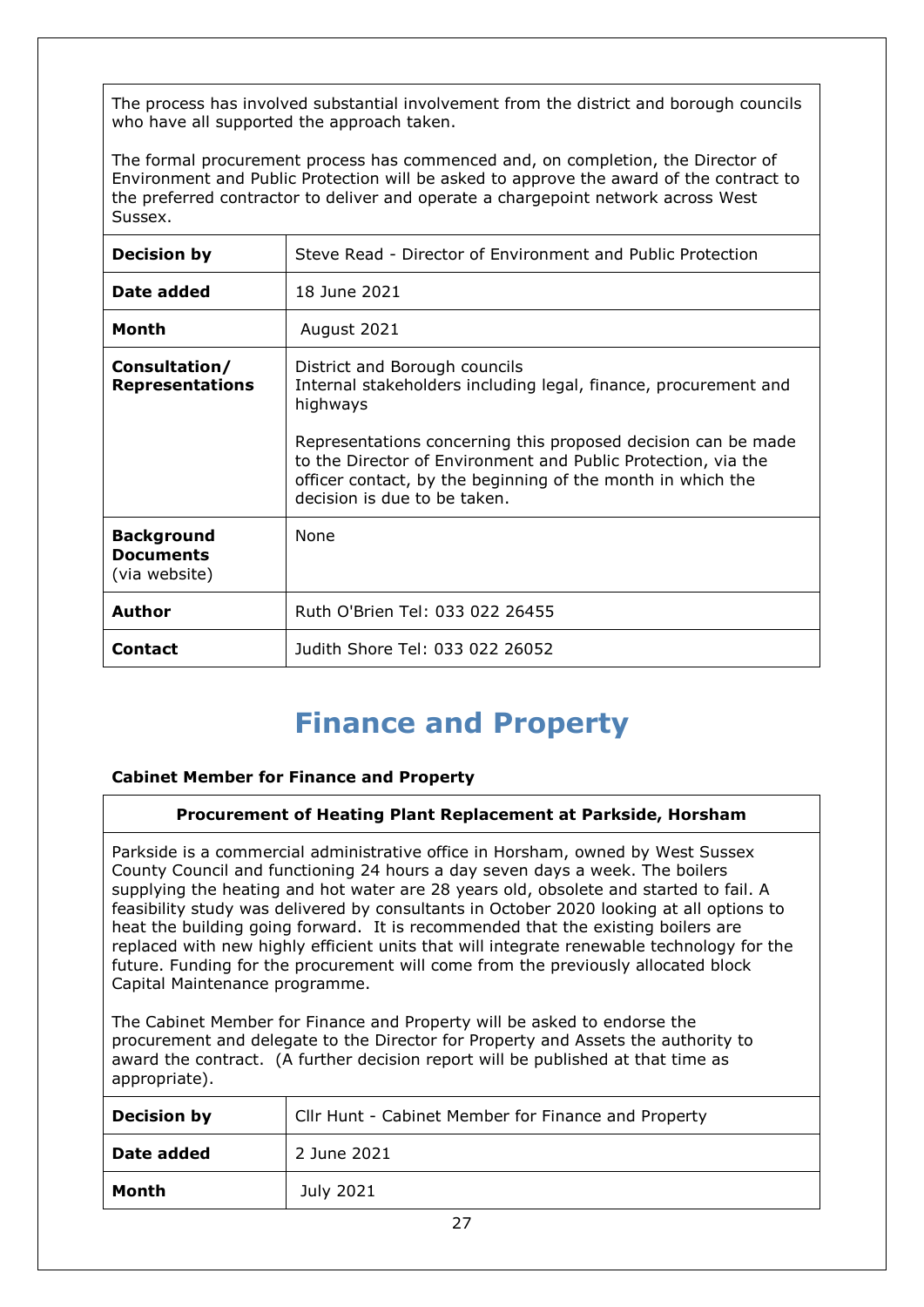| Consultation/<br><b>Representations</b>                | The project will be issued on the In-Tend procurement system,<br>early engagement and qualifying questions with potential<br>Contractors will commence shortly, with a shortlist being drawn<br>up ready for the full tender to be issued.<br>Representation can be made via the officer contact in the month<br>prior to that in which the decision is due to be taken. |
|--------------------------------------------------------|--------------------------------------------------------------------------------------------------------------------------------------------------------------------------------------------------------------------------------------------------------------------------------------------------------------------------------------------------------------------------|
| <b>Background</b><br><b>Documents</b><br>(via website) | None                                                                                                                                                                                                                                                                                                                                                                     |
| <b>Author</b>                                          | Jeremy Rigby Tel: 033 022 26460                                                                                                                                                                                                                                                                                                                                          |
| <b>Contact</b>                                         | Suzannah Hill Tel, 022 033 22551                                                                                                                                                                                                                                                                                                                                         |

## <span id="page-27-0"></span>**Cabinet Member for Finance and Property, Leader**

| <b>Performance Monitor (Rolling Entry)</b>                                                                                                                                                                                                                                                                                                                                                |                                                                               |
|-------------------------------------------------------------------------------------------------------------------------------------------------------------------------------------------------------------------------------------------------------------------------------------------------------------------------------------------------------------------------------------------|-------------------------------------------------------------------------------|
| The Monitor details the Council's performance in relation to revenue and capital<br>spending, savings, workforce projections, performance and risk by portfolio against the<br>Cabinet's key priorities. The Leader and Cabinet Member for Finance will be<br>recommended to approve the Performance Monitor and any items of financial and<br>performance management within the Monitor. |                                                                               |
| <b>Decision by</b>                                                                                                                                                                                                                                                                                                                                                                        | Cllr Marshall - Leader<br>Cllr Hunt - Cabinet Member for Finance and Property |
| Date added                                                                                                                                                                                                                                                                                                                                                                                | 1 April 2020                                                                  |
| <b>Month</b>                                                                                                                                                                                                                                                                                                                                                                              | Before March 2022                                                             |
| Consultation/<br><b>Representations</b>                                                                                                                                                                                                                                                                                                                                                   | Representation can be made via the officer contact.                           |
| <b>Background</b><br><b>Documents</b><br>(via website)                                                                                                                                                                                                                                                                                                                                    | <b>None</b>                                                                   |
| <b>Author</b>                                                                                                                                                                                                                                                                                                                                                                             | Fiona Morris Tel: 033 022 23811                                               |
| <b>Contact</b>                                                                                                                                                                                                                                                                                                                                                                            | Suzannah Hill Tel: 033 022 22551                                              |

#### **Cabinet Member for Finance and Property**

#### <span id="page-27-1"></span>**Review of Property Holdings (Rolling Entry)**

The County Council's Future West Sussex Plan set out its ambition to minimise the burden of local taxation, delivering the best outcomes for residents with the money it spends, whilst living within its means. In 2018 the County Council agreed to adopt an [Asset Management Policy and Strategy.](http://www2.westsussex.gov.uk/ds/edd/fr/fr06_18-19record.pdf) An objective of the strategy is to acquire, manage, maintain and dispose of property effectively, efficiently and sustainably, together with optimising financial return and commercial opportunities.

Reports pertaining to this rolling Forward Plan entry will be published between 01 April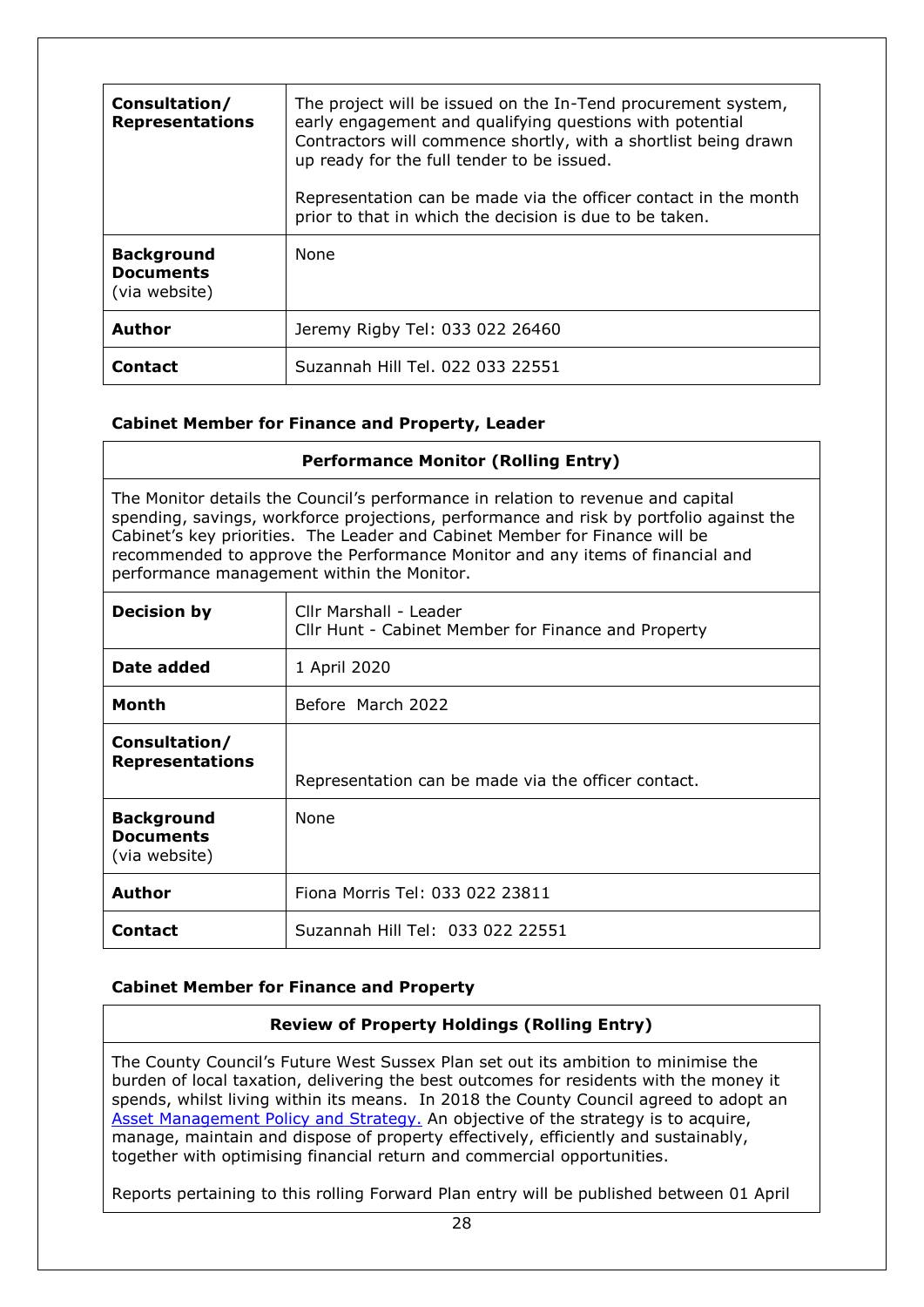| 2020 and 31 March 2021.                                |                                                     |
|--------------------------------------------------------|-----------------------------------------------------|
| <b>Decision by</b>                                     | Cllr Hunt - Cabinet Member for Finance and Property |
| Date added                                             | 1 April 2020                                        |
| <b>Month</b>                                           | Before March 2022                                   |
| Consultation/<br><b>Representations</b>                | <b>Local Members</b>                                |
|                                                        | Representation can be made via the officer contact. |
| <b>Background</b><br><b>Documents</b><br>(via website) | None                                                |
| Author                                                 | Elaine Sanders Tel: 033 022 25605                   |
| <b>Contact</b>                                         | Suzannah Hill Tel. 033 022 22551                    |

## **Cabinet**

#### <span id="page-28-0"></span>**Emergency Central Government Funding (Rolling Entry)**

Due to the ongoing public health emergency the County Council has received a number of support packages from Central Government. As funds are received the Council needs to determine arrangements to distribute, allocate or make other preparations for the appropriate use of funds received.

The relevant decision maker will be determined by the intended use of the allocated funds. The Council may be required to comply with a number of conditions set out in the terms of the grant which may mean decisions need to be taken quickly due to the need to provide timely financial support related to the Covid-19 pandemic. Members will be consulted or advised of planned decisions with as much notice as can be provided.

| <b>Decision by</b>                                     | CAB - Cabinet                                       |
|--------------------------------------------------------|-----------------------------------------------------|
| Date added                                             | 25 February 2020                                    |
| Month                                                  | Before March 2022                                   |
| Consultation/<br><b>Representations</b>                | Representation can be made via the officer contact. |
| <b>Background</b><br><b>Documents</b><br>(via website) | <b>None</b>                                         |
| <b>Author</b>                                          | Tony Kershaw Tel: 033 022 22662                     |
| Contact                                                | Erica Keegan Tel: 033 022 26050                     |

## **Highways and Transport**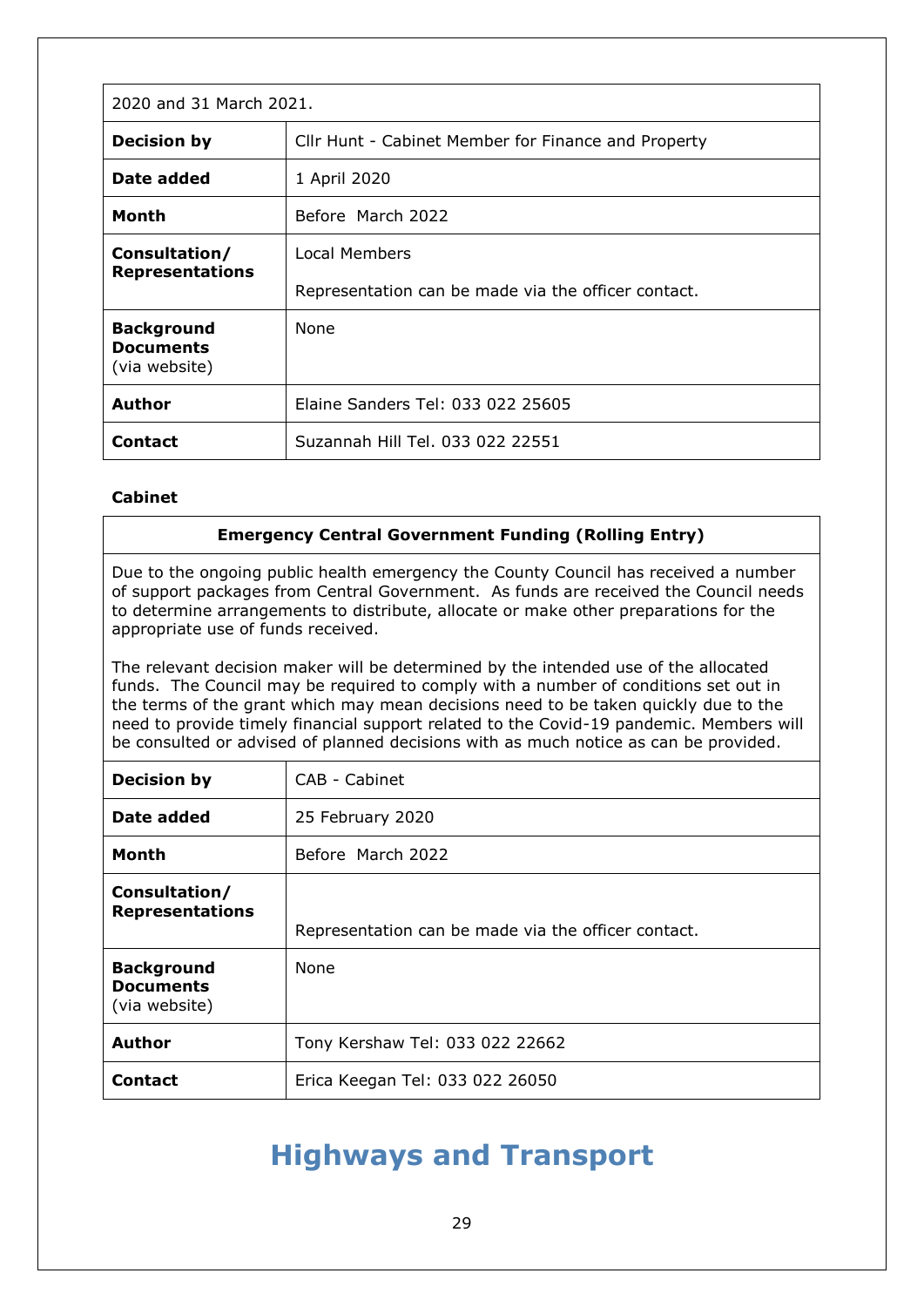## **Cabinet Member for Highways and Transport**

## <span id="page-29-0"></span>**Review of the Integrated Parking Strategy**

The County Council's Integrated Parking Strategy (IPS) was previously reviewed in 2014 and, in the context of recent changes in national, regional and local conditions, requires a further review. The IPS will sit within and contribute towards the County Council's wider transport, economic, community, environment, and health strategies.

The revised IPS will cover the period to 2024 and will seek to ensure that the County Council's parking policies remain appropriate and effective at meeting the needs of local communities, its traffic management responsibilities and the wider policies and agenda.

The Cabinet Member for Highways and Transport will be asked to approved a revised Integrated Parking Strategy.

| <b>Decision by</b>                                     | Cllr J Dennis - Cabinet Member for Highways and Transport                                                                                                                                                                                                                                                                                    |
|--------------------------------------------------------|----------------------------------------------------------------------------------------------------------------------------------------------------------------------------------------------------------------------------------------------------------------------------------------------------------------------------------------------|
| Date added                                             | 19 February 2020                                                                                                                                                                                                                                                                                                                             |
| Month                                                  | June 2021                                                                                                                                                                                                                                                                                                                                    |
| Consultation/<br><b>Representations</b>                | All County Councillors, District/Borough Councils, Sussex Police,<br>Transport Operators and other stakeholders<br>Representations concerning this proposed decision can be made<br>to the Cabinet Member for Highways and Transport, via the<br>officer contact, by the beginning of the month in which the<br>decision is due to be taken. |
| <b>Background</b><br><b>Documents</b><br>(via website) | None                                                                                                                                                                                                                                                                                                                                         |
| <b>Author</b>                                          | Miles Davy Tel: 033 022 26688                                                                                                                                                                                                                                                                                                                |
| Contact                                                | Judith Shore Tel: 033 022 26052                                                                                                                                                                                                                                                                                                              |

## **Cabinet Member for Highways and Transport**

## <span id="page-29-1"></span>**West Sussex County Council Vehicle Removal Policy**

As part of the implementation of Civil Parking Enforcement (CPE), the County Council has previously requested from the Department for Transport the powers to remove, store and dispose of vehicles in contravention of parking restrictions and, although granted, it was agreed that the use of these powers would be subject to further approval from the Cabinet Member for Highways and Infrastructure.

With CPE now more established and generally accepted in West Sussex, it is considered that vehicle removal could be a more appropriate tool for vehicles parked in contravention. It is considered appropriate to enact those powers as well as seek DVLA approval to devolve powers to the County Council to take enforcement action against individuals with untaxed vehicles.

A Vehicle Removal Policy would concern vehicles parked in contravention in the following circumstances: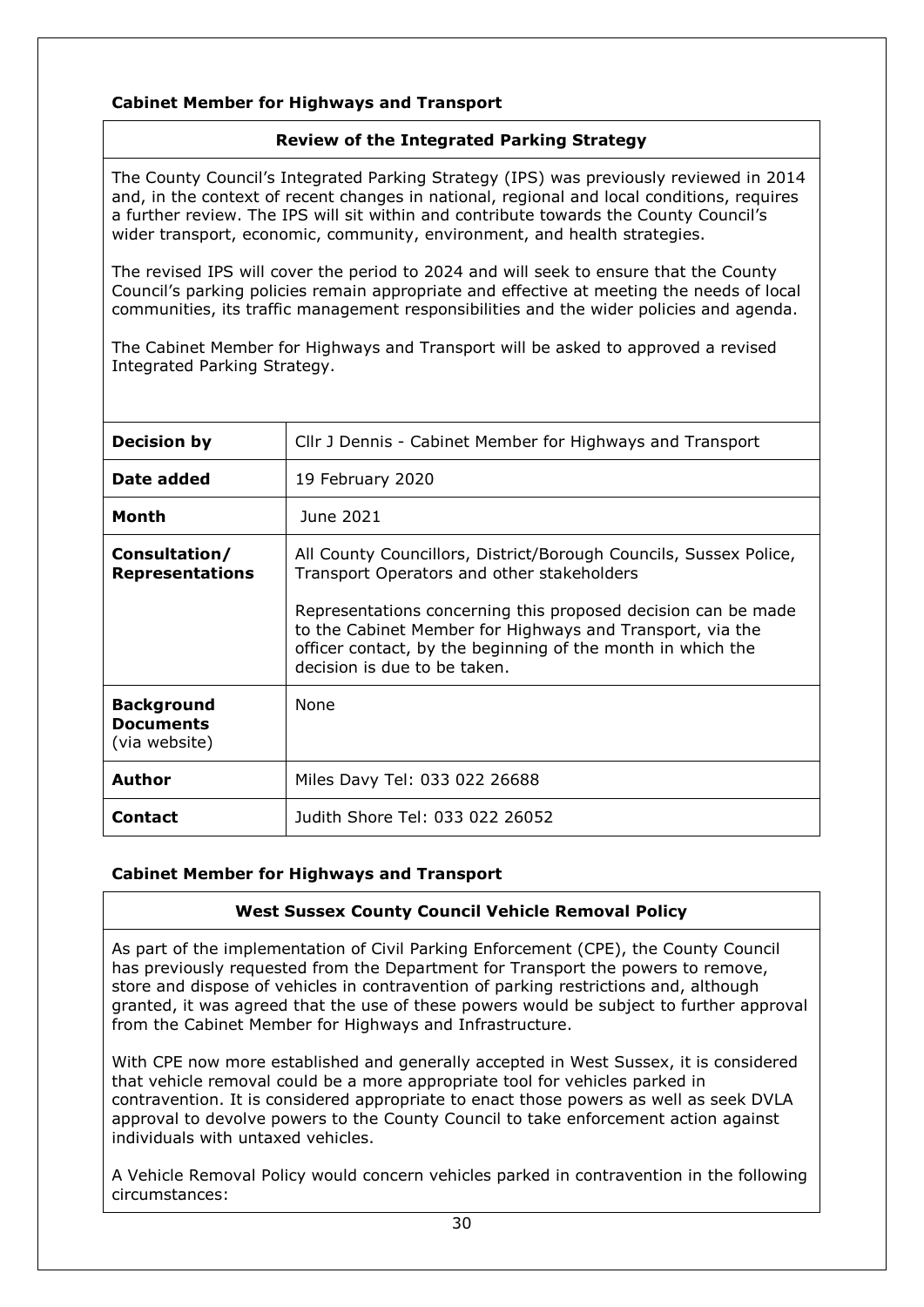- Persistent evader vehicles found parked in contravention
- Fraudulent use of disabled persons parking blue badges or an article that purports to be a disabled blue badge
- Parked using a fraudulent on-street parking permit, voucher or pay and display parking ticket, inclusive of cashless parking sessions and virtual permits.
- Parked in a manner that causes serious obstruction to emergency services and other road users
- Abandoned and Untaxed Vehicles

The Cabinet Member for Highways and Transport will be asked to approve a Vehicle Removal Policy for West Sussex and seek DVLA approval to take enforcement action against individuals with untaxed vehicles.

| <b>Decision by</b>                                     | Cllr J Dennis - Cabinet Member for Highways and Transport                                                                                                                                                                                                                   |
|--------------------------------------------------------|-----------------------------------------------------------------------------------------------------------------------------------------------------------------------------------------------------------------------------------------------------------------------------|
| Date added                                             | 1 December 2020                                                                                                                                                                                                                                                             |
| Month                                                  | June 2021                                                                                                                                                                                                                                                                   |
| Consultation/<br><b>Representations</b>                | District and Borough Councils<br>Sussex Police<br>Representations concerning this proposed decision can be made<br>to the Cabinet Member for Highways and Transport, via the<br>officer contact, by the beginning of the month in which the<br>decision is due to be taken. |
| <b>Background</b><br><b>Documents</b><br>(via website) | None                                                                                                                                                                                                                                                                        |
| <b>Author</b>                                          | Miles Davy Tel: 033 022 26688                                                                                                                                                                                                                                               |
| Contact                                                | Judith Shore Tel: 033 022 26052                                                                                                                                                                                                                                             |

## **Cabinet Member for Highways and Transport**

#### <span id="page-30-0"></span>**West Sussex Transport Plan - Consultation Draft**

The West Sussex Transport Plan (the County Council's main policy on transport and a statutory document) is being reviewed to update the County Council's strategic approach to investment in the transport network up to 2036.

The new Transport Plan will build on the three previous Plans and take account of the current policy context and creation of new funding streams and strategic partners. The Transport Plan is also expected to build on the Local Plans prepared by the Local Planning Authorities which guide decision-making on new developments.

The Cabinet Member for Highways and Transport will be asked to approve the draft West Sussex Transport Plan for consultation.

| <b>Decision by</b> | Cllr J Dennis - Cabinet Member for Highways and Transport |
|--------------------|-----------------------------------------------------------|
| Date added         | 29 April 2021                                             |
| Month              | June 2021                                                 |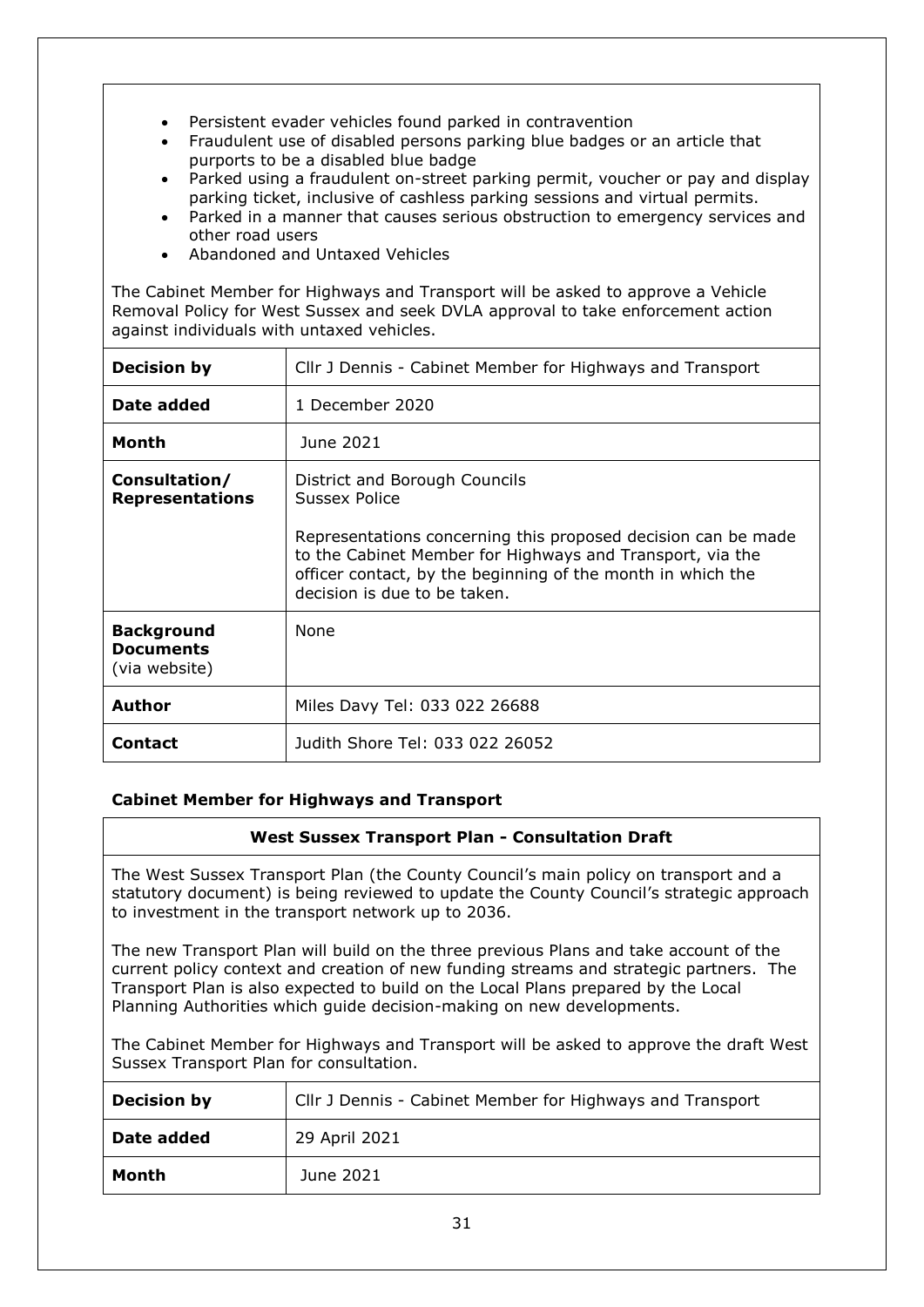| Consultation/<br><b>Representations</b>                | Environment and Communities Scrutiny Committee - 9 June<br>2021<br>Representations concerning this proposed decision can be made<br>to the Cabinet Member for Highways and Transport, via the<br>officer contact, by the beginning of the month in which the<br>decision is due to be taken. |
|--------------------------------------------------------|----------------------------------------------------------------------------------------------------------------------------------------------------------------------------------------------------------------------------------------------------------------------------------------------|
| <b>Background</b><br><b>Documents</b><br>(via website) | None                                                                                                                                                                                                                                                                                         |
| <b>Author</b>                                          | Darryl Hemmings Tel: 033 022 26437                                                                                                                                                                                                                                                           |
| Contact                                                | Judith Shore Tel: 033 022 26052                                                                                                                                                                                                                                                              |

## <span id="page-31-0"></span>**Cabinet Member for Highways and Transport**

| <b>West Sussex Bus Services Enhanced Partnership</b>                                                                                                                                                                                                   |                                                                                                                                                                                                                                            |  |
|--------------------------------------------------------------------------------------------------------------------------------------------------------------------------------------------------------------------------------------------------------|--------------------------------------------------------------------------------------------------------------------------------------------------------------------------------------------------------------------------------------------|--|
| In 'Bus Back Better - National Bus Strategy for England' the Government requires Local<br>Transport Authorities (LTAs) to commit to establishing Enhanced Partnerships with bus<br>companies to deliver Bus Service Improvement Plans from April 2022. |                                                                                                                                                                                                                                            |  |
| The Enhanced Partnerships must be signed up to by the parties before July 2021 in order<br>for the bus companies and the LTAs to continue to receive bus related COVID recovery<br>funding and the Bus Services Operators Grant.                       |                                                                                                                                                                                                                                            |  |
| The Cabinet Member for Highways & Transport will be asked to commit to establishing a<br>statutory Enhanced Partnership with local bus companies.                                                                                                      |                                                                                                                                                                                                                                            |  |
| <b>Decision by</b>                                                                                                                                                                                                                                     | Cllr J Dennis - Cabinet Member for Highways and Transport                                                                                                                                                                                  |  |
| Date added                                                                                                                                                                                                                                             | 26 May 2021                                                                                                                                                                                                                                |  |
| Month                                                                                                                                                                                                                                                  | June 2021                                                                                                                                                                                                                                  |  |
| Consultation/<br><b>Representations</b>                                                                                                                                                                                                                | Bus companies<br>Representations concerning this proposed decision can be made<br>to the Cabinet Member for Highways and Transport, via the<br>officer contact, by the beginning of the month in which the<br>decision is due to be taken. |  |
| <b>Background</b><br><b>Documents</b><br>(via website)                                                                                                                                                                                                 | None                                                                                                                                                                                                                                       |  |
| <b>Author</b>                                                                                                                                                                                                                                          | Bill Leath Tel: 033 022 25438                                                                                                                                                                                                              |  |
| <b>Contact</b>                                                                                                                                                                                                                                         | Judith Shore Tel: 033 022 26052                                                                                                                                                                                                            |  |

## **Cabinet Member for Highways and Transport**

## <span id="page-31-1"></span>**West Sussex Road and Street Works Lane Rental Scheme**

The New Roads & Street Works Act 1991, as amended, contains provision for Highway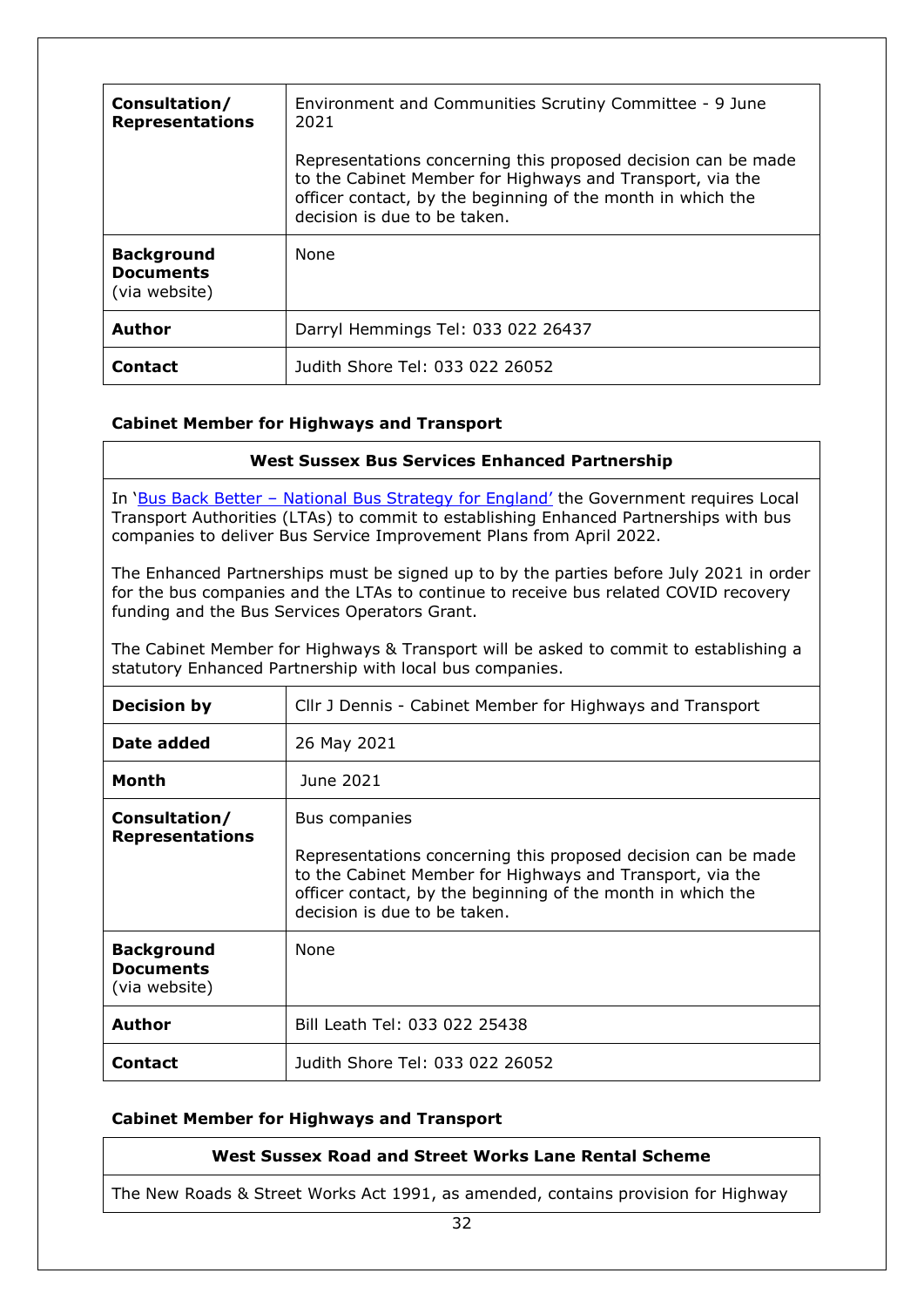Authorities to operate Lane Rental Schemes that involve charging promoters of street and road works for the time their works occupy the highway network.

The County Council has a well-run operational Permit Scheme however, as there is no cost associated with the duration or timing of the works, there is no financial incentive for works promoters to reduce the number of days taken to complete the works or to work outside the busiest periods.

It is anticipated that a Lane Rental Scheme, which will enable the County Council to charge for occupation of the most traffic sensitive streets at traffic sensitive times, will encourage the planning of works outside of these times and lead to reduced delays for road users.

The Cabinet Member for Highways and Transport will be asked to introduce a Lane Rental Scheme in West Sussex, subject to approval by the Secretary of State for Transport.

| <b>Decision by</b>                                     | Cllr J Dennis - Cabinet Member for Highways and Transport                                                                                                                                                                                                                                                                                                                                                                                |
|--------------------------------------------------------|------------------------------------------------------------------------------------------------------------------------------------------------------------------------------------------------------------------------------------------------------------------------------------------------------------------------------------------------------------------------------------------------------------------------------------------|
| Date added                                             | 18 June 2021                                                                                                                                                                                                                                                                                                                                                                                                                             |
| Month                                                  | July 2021                                                                                                                                                                                                                                                                                                                                                                                                                                |
| Consultation/<br><b>Representations</b>                | Local neighbouring Highway Authorities, utility companies, road<br>user representative groups and non-government organisations<br>Director of Law and Assurance<br>Director of Finance and Support Services<br>Representations concerning this proposed decision can be made<br>to the Cabinet Member for Highways and Transport, via the<br>officer contact, by the beginning of the month in which the<br>decision is due to be taken. |
| <b>Background</b><br><b>Documents</b><br>(via website) | None                                                                                                                                                                                                                                                                                                                                                                                                                                     |
| <b>Author</b>                                          | Jeff Elliot Tel: 033 022 25973                                                                                                                                                                                                                                                                                                                                                                                                           |
| <b>Contact</b>                                         | Judith Shore Tel: 033 022 26052                                                                                                                                                                                                                                                                                                                                                                                                          |

## **Public Health and Wellbeing**

None

## **Support Services and Economic Development**

## **Director of Finance and Support Services**

## <span id="page-32-0"></span>**Award of Contract(s) Information Technology Services**

*In December 2020 the Cabinet Member for Economy & Corporate Resources approved a proposal via decision* [ECR04\\_20-21](https://westsussex.moderngov.co.uk/ieDecisionDetails.aspx?ID=1158)*, to insource and recommission, through new*